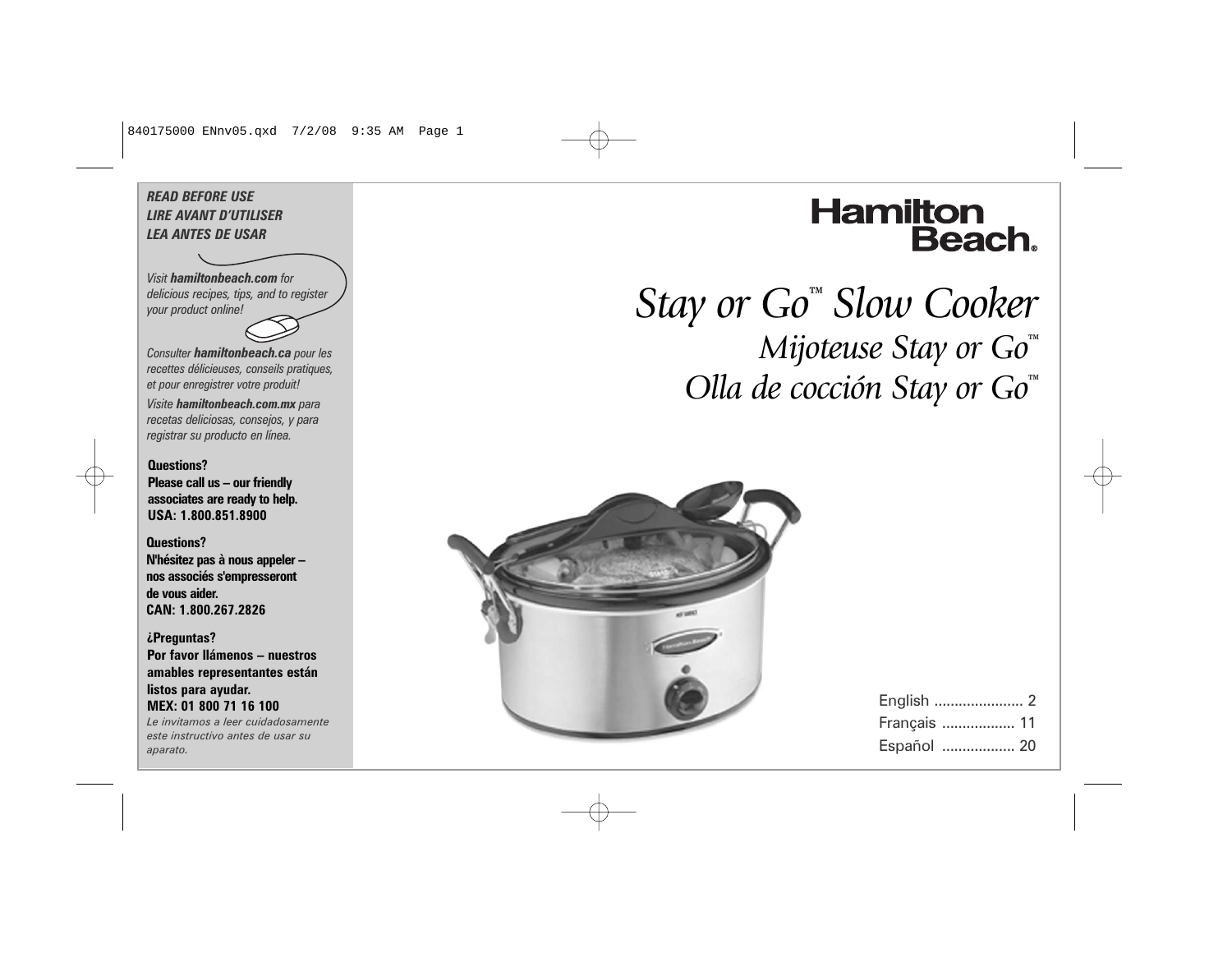### **IMPORTANT SAFEGUARDS**

When using electrical appliances, basic safety precautions should always be followed to reduce the risk of fire, electric shock, and/or injury to persons, including the following:

- **1.** Read all instructions.
- **2.** Do not touch hot surfaces. Use handles or knobs.
- **3.** To protect against electrical shock do not immerse cord, plug, or base in water or other liquid.
- **4.** Close supervision is necessary when any appliance is used by or near children.
- **5.** Unplug from outlet when not in use and before cleaning. Allow to cool before putting on or taking off parts.
- **6.** Do not operate any appliance with a damaged cord or plug, or after the appliance malfunctions or is dropped or damaged in any manner. Call our toll-free customer service number for information on examination, repair, or adjustment.
- **7.** The use of accessory attachments not recommended by the appliance manufacturer may cause injuries.
- **8.** Do not use outdoors.
- **9.** Do not let cord hang over edge of table or counter, or touch hot surfaces, including stove.
- **10.** Do not place on or near hot gas or an electric burner, or in a heated oven.
- **11.** Extreme caution must be used when moving an appliance containing hot oil or other hot liquids.
- **12.** To disconnect slow cooker, turn control knob to OFF then remove plug from wall outlet.
- **13. CAUTION:** To prevent damage or shock hazard do not cook in base. Cook only in removable crock.
- **14.** Avoid sudden temperature changes, such as adding refrigerated foods into a heated crock.
- **15.** Do not use appliance for other than intended use.

### **SAVE THESE INSTRUCTIONS!**

### **OTHER CONSUMER SAFETY INFORMATION**

#### **This product is intended for household use only.**

This product is only intended for the preparation, cooking, and serving of foods. This product is not intended for use with any non-food materials or products.

**WARNING!** Shock Hazard: This appliance has a polarized plug (one wide blade) that reduces the risk of electric shock. The plug fits only one way into a polarized outlet. Do not defeat the safety purpose of the plug by modifying the plug in any way or using an adaptor. If the plug does not fit, reverse the plug. If it still does not fit, have an electrician replace the outlet.

The length of the cord used on this appliance was selected to reduce the hazards of becoming tangled in, or tripping over a longer cord. If a longer cord is necessary an approved extension cord may be used. The electrical rating of the extension cord must be equal to or greater than the rating of the appliance. Care must be taken to arrange the extension cord so that it will not drape over the countertop or tabletop where it can be pulled on by children or accidentally tripped over.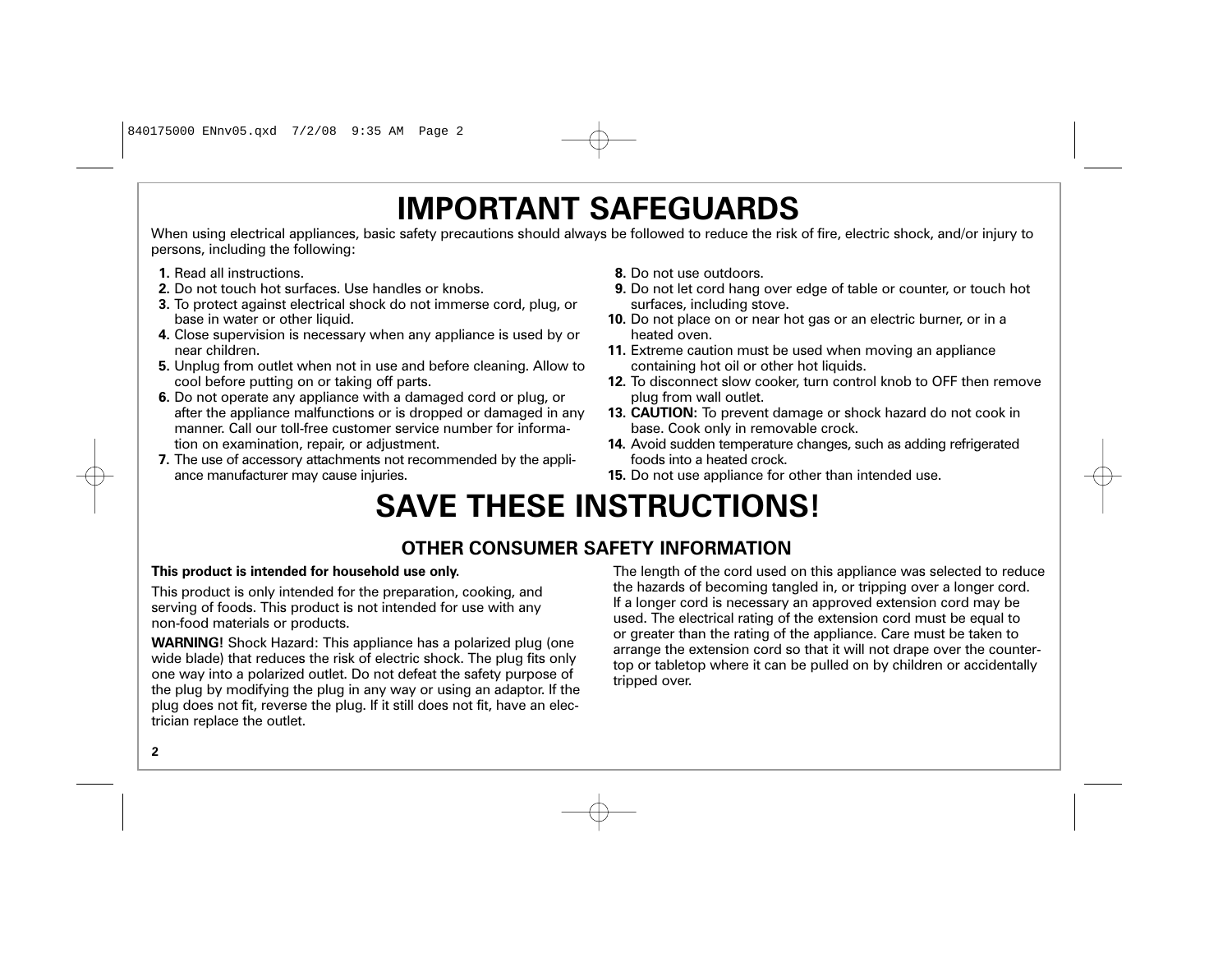

- Please handle crock and lid carefully to ensure long life.
- Avoid sudden, extreme temperature changes. For example, do not place a hot lid or crock into cold water, or onto a wet surface.
- Avoid hitting crock or lid against faucet or other hard surfaces.
- Do not use crock or lid if chipped, cracked, or severely scratched.
- Do not use abrasive cleansers or metal scouring pads.
- The bottom of crock is very rough and can damage countertop. Use caution.
- The crock and lid can become very hot. Use caution. Do not place directly on any unprotected surface or countertop.
- The crock is microwave safe and oven proof, but never heat crock when empty. Never place lid on a burner or stove top. Do not place lid in a microwave oven, conventional oven, or on stove top.

### **REMOVING LID AND CROCK**

When removing lid, tilt so that opening faces away from you to avoid being burned by steam.

The sides of the slow cooker's base get very warm because the heating elements are located here. Use handles on base if necessary. Use hot mitts to remove crock.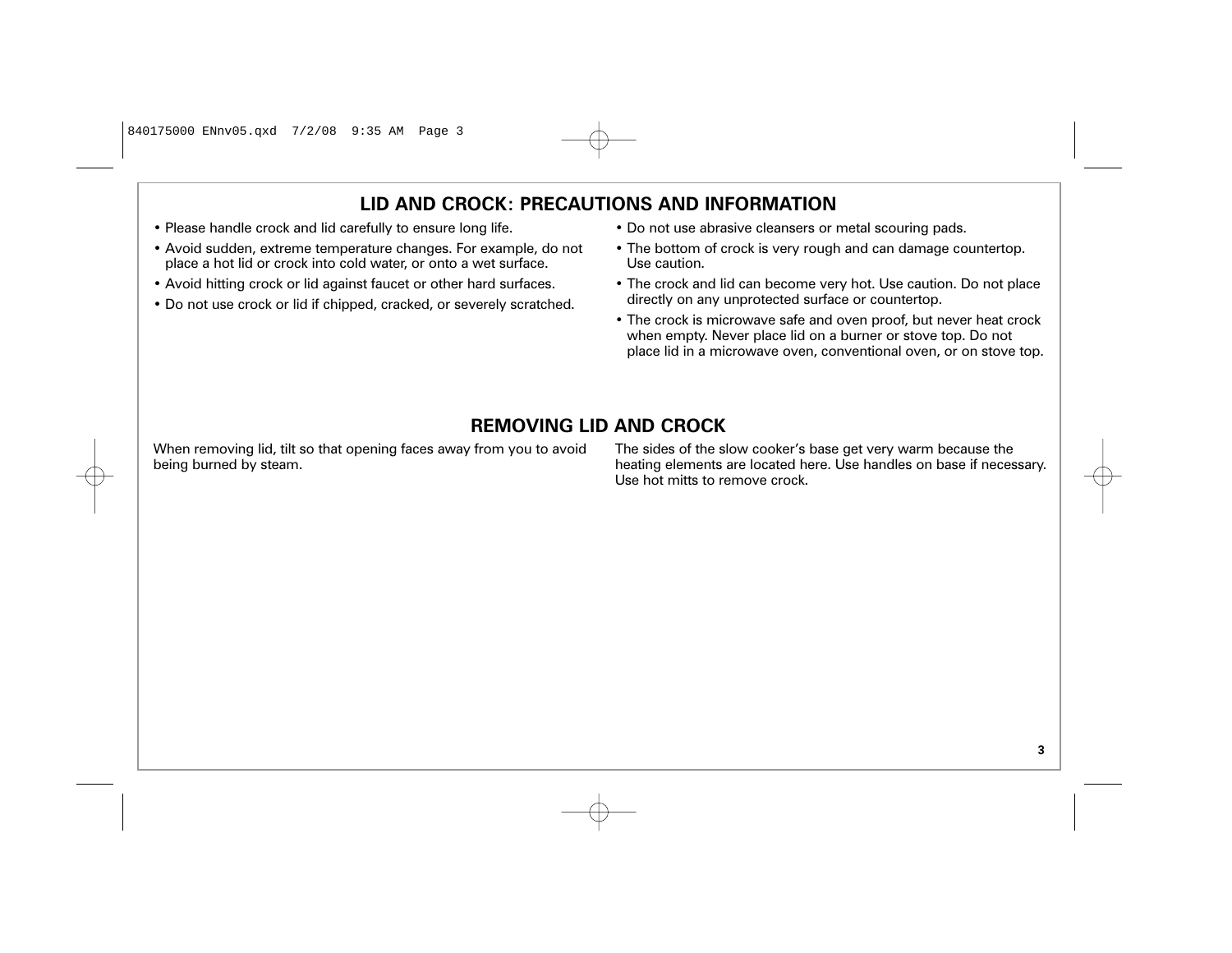840175000 ENnv05.qxd 7/2/08 9:35 AM Page 4

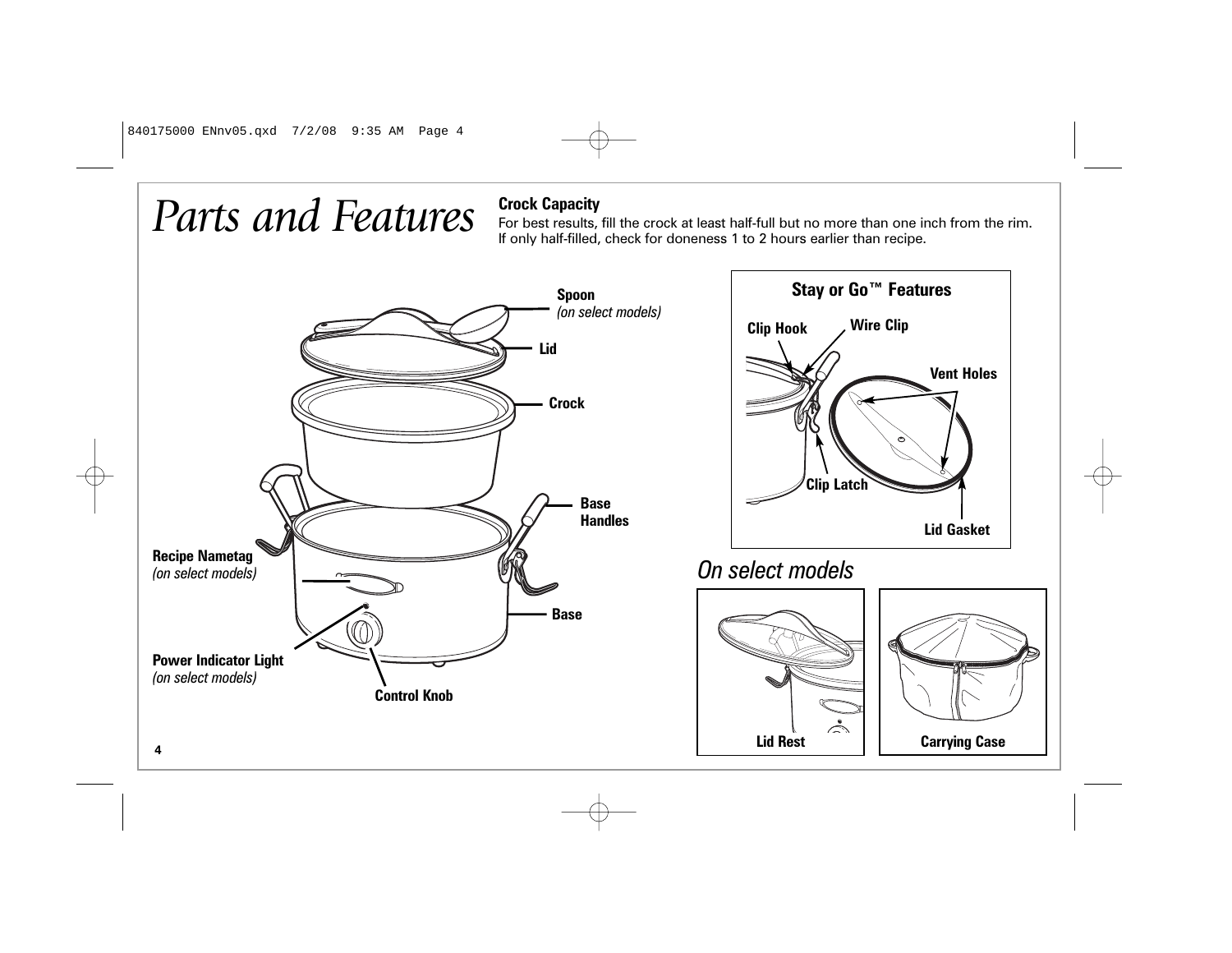840175000 ENnv05.qxd 7/2/08 1:28 PM Page 5

## *How to Use Your Slow Cooker*

**Before First Use:** Wash lid and crock in hot, soapy water. Rinse and dry.

**Food Safety Hazard.** Food must be hot enough to prevent bacterial growth before using Keep Warm setting. The Keep Warm setting should only be used after a recipe has been thoroughly cooked. Do not reheat food on Keep Warm setting. If food has been cooked and then refrigerated, reheat it on Low or High, then switch to Keep Warm. Visit **foodsafety.gov** for more information. **A** WARNING







pensate for heat lost through vent

holes.



Rotate control knob to Low or High. Do not cook on Keep Warm.





When finished, turn OFF.



Secure wire clips for transport.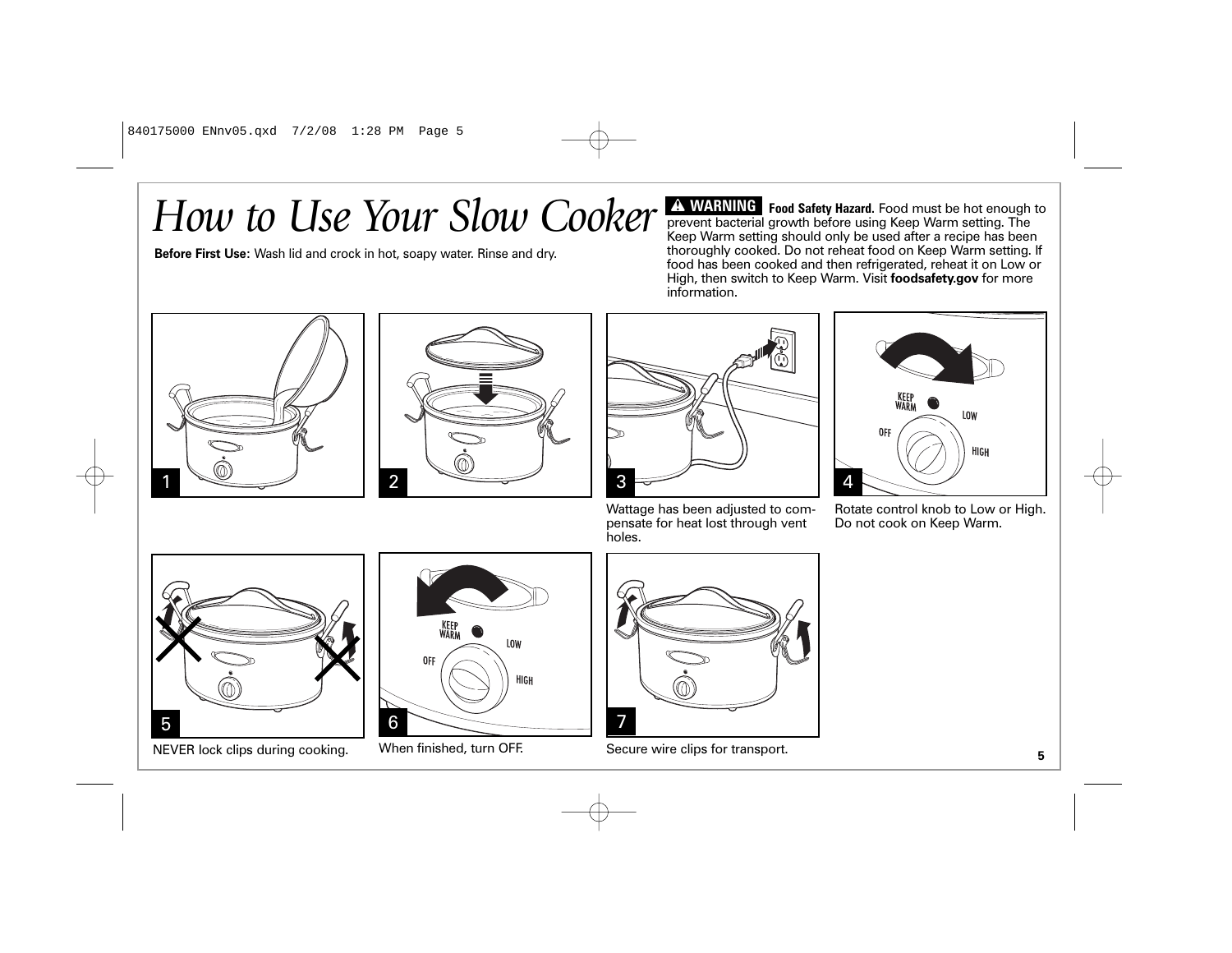840175000 ENnv05.qxd 7/2/08 9:35 AM Page 6

*Cleaning and Care*

#### **Electrical Shock Hazard. A** WARNING

Disconnect power before cleaning. Do not immerse cord, plug, or base in any liquid.







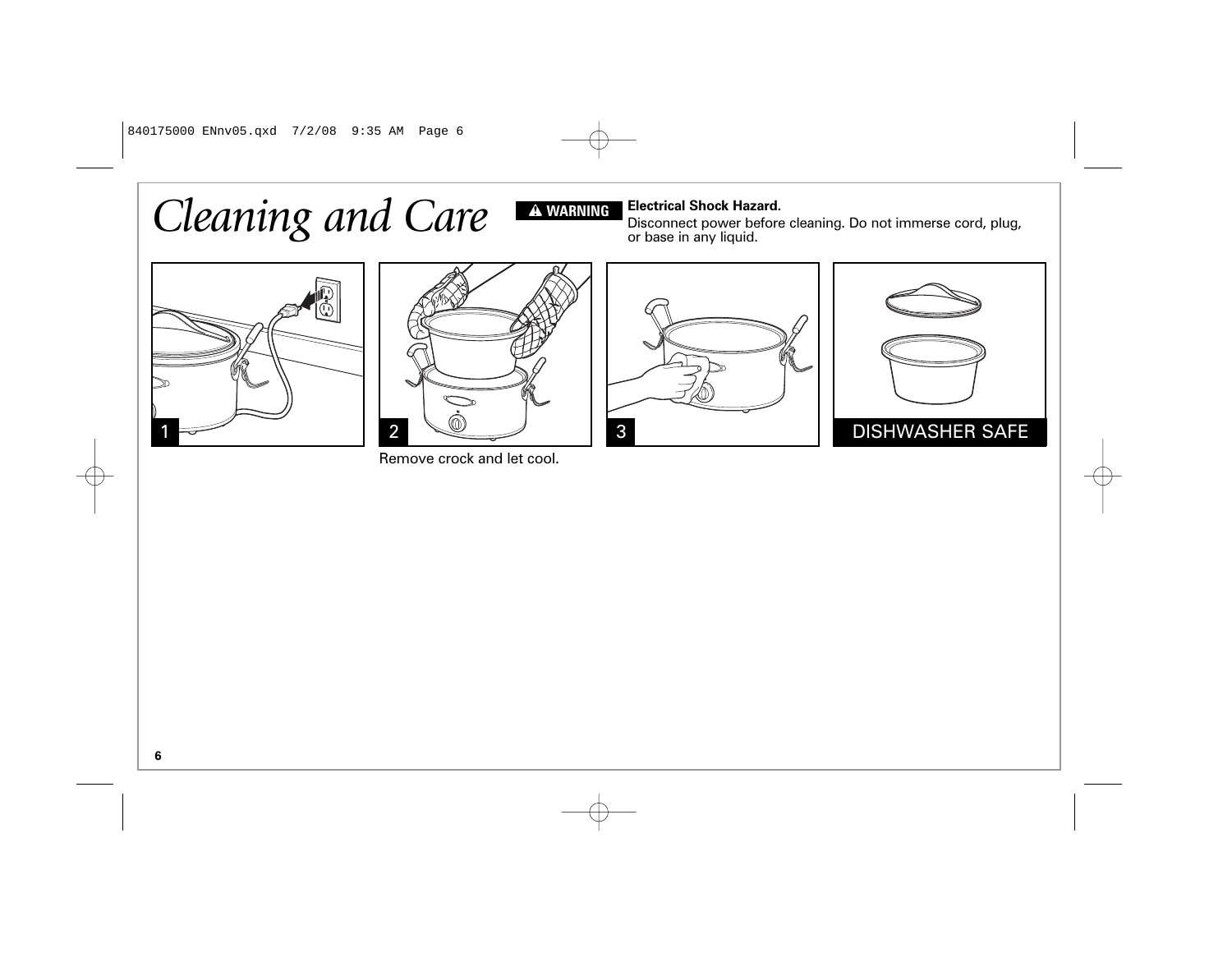# *Tips for Slow Cooking*

- The crock should be at least half-filled for best results. If only halffilled, check for doneness 1 to 2 hours earlier than recipe.
- Stirring is not necessary when slow cooking and removing glass lid results in major heat loss and the cooking time may need to be extended. However, if cooking on High, you may want to stir occasionally.
- If cooking soups or stews, leave a 2-inch (5 cm) space between the top of the crock and the food so that the recipe can come to a simmer.
- Many recipes call for cooking all day. If your morning schedule doesn't allow time to prepare a recipe, do it the night before. Place all ingredients in crock, cover with lid and refrigerate overnight. In the morning, simply place crock in slow cooker.
- Do not use frozen, uncooked meat in slow cooker. Thaw any meat or poultry before slow cooking.
- Some foods are not suited for extended cooking in a slow cooker. Pasta, seafood, milk, cream, or sour cream should be added 2 hours before serving. Evaporated milk or condensed soups are perfect for slow cooking.
- The higher the fat content of meat, the less liquid is needed. If cooking meat with a high fat content, place thick onion slices underneath so meat will not sit on (and cook in) fat.
- Slow cookers allow for very little evaporation. If making your favorite soup, stew, or sauce, reduce liquid called for in original recipe. If too thick, liquid can be added later.
- If cooking a vegetable-type casserole, there will need to be liquid in the recipe to prevent scorching on the sides of crock.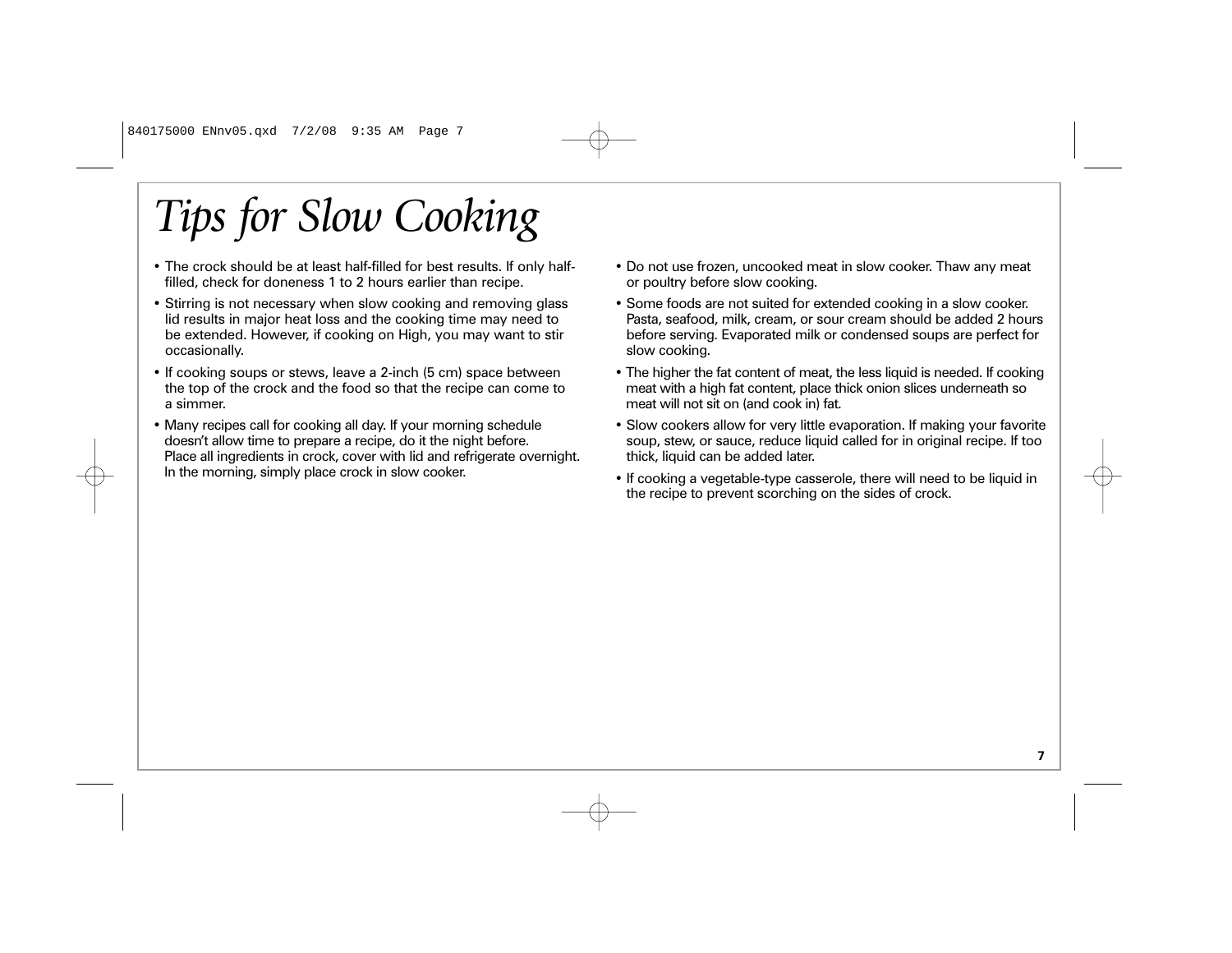|                          | Cooking Chart<br>For best results, fill the crock at least half-full but no more than one inch from rim. Always follow package directions.                                                                                                                  |                                                                                                                                                                                                                                                                      | Visit hamiltonbeach.com for more delicious recipes,<br>tips, and to register your product online!                                                                                                                                                                                                                                                                                                                                                                     |
|--------------------------|-------------------------------------------------------------------------------------------------------------------------------------------------------------------------------------------------------------------------------------------------------------|----------------------------------------------------------------------------------------------------------------------------------------------------------------------------------------------------------------------------------------------------------------------|-----------------------------------------------------------------------------------------------------------------------------------------------------------------------------------------------------------------------------------------------------------------------------------------------------------------------------------------------------------------------------------------------------------------------------------------------------------------------|
| <b>RECIPE</b>            | <b>INGREDIENTS 3-5 QT/L</b><br><b>SIZE SLOW COOKER</b>                                                                                                                                                                                                      | <b>INGREDIENTS 6-7 QT/L</b><br><b>SIZE SLOW COOKER</b>                                                                                                                                                                                                               | <b>INSTRUCTIONS</b>                                                                                                                                                                                                                                                                                                                                                                                                                                                   |
| <b>Beef Pot</b><br>Roast | 2 lb. (907 g) beef pot roast<br>1 teaspoon (5 ml) salt<br>1/2 teaspoon (2.5 ml) pepper<br>1/4 (60 ml) cup beef broth<br>1/2 to 1 envelope dry onion mix<br>1 onion, quartered<br>2 potatoes, quartered<br>2 carrots, cut in 1"<br>$(2.5 \text{ cm})$ pieces | 3-5 lb. (1.3-2.2 kg) beef pot roast<br>1-1/2 teaspoons (7.5 ml) salt<br>1 teaspoon pepper (5 ml)<br>1/2 cup (125 ml) beef broth<br>1 envelope dry onion mix<br>2 onions, quartered<br>3-4 potatoes, quartered<br>3-4 carrots, cut in 1"<br>$(2.5 \text{ cm})$ pieces | 1. Season roast with salt and pepper.<br>2. Over medium-high heat, brown roast on all sides.<br>3. Place vegetables in crock.<br>4. Place roast on top of vegetables.<br>5. Sprinkle with onion soup mix.<br>6. Drizzle beef broth over meat and vegetables.<br>7. Cover and cook on HIGH for 5 hours, LOW for 10<br>hours or until internal temperature measures at<br>least 160°F (71°C) for medium. Cooking on the<br>LOW setting will result in more tender meat. |
| Chili                    | 1 lb. (450 g) ground beef<br>1 1.5 oz $(40 g)$ envelope<br>chili seasoning<br>1 14.5 oz. (411 g)<br>can diced tomatoes<br>1 16 oz. (453 g) can kidney<br>beans, (drained and rinsed)                                                                        | 2 lb. (907 g) ground beef<br>2 1.5 oz $(40 g)$ envelopes<br>chili seasoning<br>2 14.5 oz. (411 g)<br>can diced tomatoes<br>2 16 oz. (453 g) can kidney<br>beans, (drained and rinsed)                                                                                | 1. Combine beef, chili seasoning, diced tomatoes<br>and kidney beans in crock.<br>2. Cover and cook on HIGH for 4 hours, LOW for 8<br>hours or until temperature is at least 160°F (71°C).                                                                                                                                                                                                                                                                            |
| Whole<br>Chicken         | 3 lb. (1.3 kg) whole chicken<br>2 garlic cloves, peeled<br>$1/2$ lemon<br>1 bay leaf<br>1 teaspoon (5 ml) salt<br>1/2 teaspoon (2.5 ml) pepper<br>1 teaspoon (5 ml) paprika                                                                                 | 4-6 lb (1.8-2.7 kg) whole chicken<br>(or two 3 lb. [1.3 kg] chickens)<br>3 garlic cloves, peeled<br>$1/2$ lemon<br>2 bay leaves<br>2 teaspoons (10 ml) salt<br>1 teaspoon (5 ml) pepper<br>1-2 teaspoons (5-10 ml) paprika                                           | 1. Remove giblets/neck from cavity of chicken(s).<br>2. Place garlic, lemon and bay leaf in chicken cavity.<br>3. Season chicken(s) with salt and pepper.<br>4. Place chicken(s) in crock and sprinkle with paprika.<br>5. Cover and cook on HIGH for 4 hours, LOW for 8<br>hours or until internal temperature measures at<br>least $165^{\circ}$ F (74 $^{\circ}$ C).                                                                                               |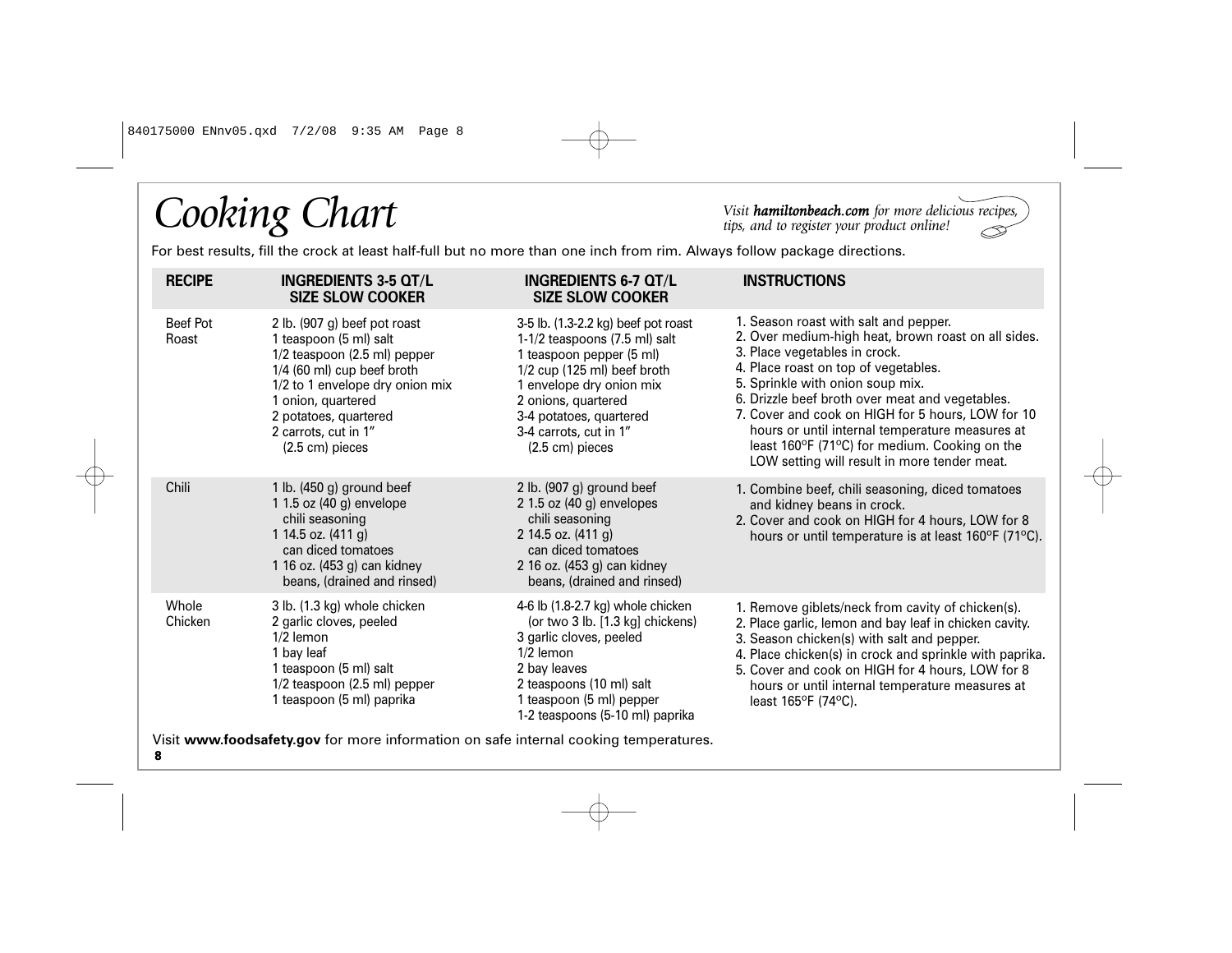# *Troubleshooting*

| <b>POTENTIAL PROBLEM</b>                                                             | <b>PROBABLE CAUSE</b>                                                                                                                                                                                                                                                                                                                                                                                                    |
|--------------------------------------------------------------------------------------|--------------------------------------------------------------------------------------------------------------------------------------------------------------------------------------------------------------------------------------------------------------------------------------------------------------------------------------------------------------------------------------------------------------------------|
| Food is undercooked.                                                                 | . Was food cooked on the Keep Warm setting? Do not cook on Keep Warm; always cook on Low or<br>High heat settings.<br>• Was power interrupted?<br>. Did you select the Low heat setting, but use a cooking time based on the High heat setting?<br>• Did you have the lid placed correctly on the slow cooker?                                                                                                           |
| The food isn't done after<br>cooking the amount of time<br>recommended in my recipe. | • This can be due to voltage variations (which are commonplace everywhere) or altitude. The slight<br>fluctuations in power do not have a noticeable effect on most appliances. However, it can alter the<br>cooking times in the slow cooker by extending the cooking times. Allow sufficient time and select the<br>appropriate heat setting. You will learn through experience if a shorter or longer time is needed. |
| My meal was overcooked.<br>Why?                                                      | . Was the crock at least half-full? The slow cooker has been designed to thoroughly cook food in a filled<br>crock. If the crock is only half-filled, check for doneness 1 to 2 hours earlier than recipe time.<br>• Did you select correct number of hours based on cooking temperature (Low or High)?<br>• Foods will continue to increase in temperature after desired temperature has been reached.                  |
| Lid gasket collapsed.                                                                | • This can be caused by sudden temperature change, like running cold water over a warm lid.<br>Allow lid to sit at room temperature. It will return to it's original shape within 24 hours.<br>• To help maintain shape of gasket, do not cook with clips latched and do not store empty unit with<br>clips latched.                                                                                                     |
|                                                                                      | Q                                                                                                                                                                                                                                                                                                                                                                                                                        |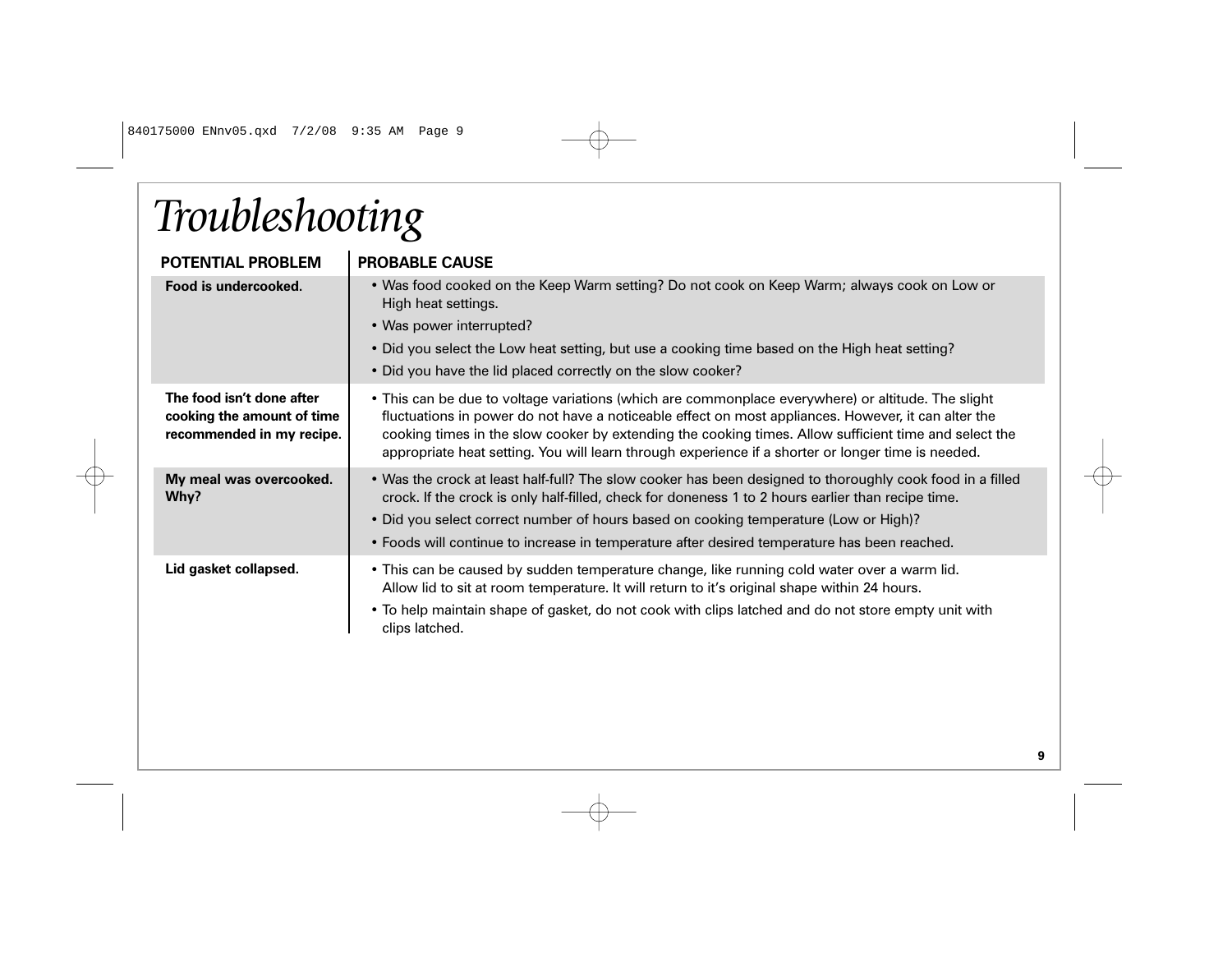840175000 ENnv05.qxd 7/2/08 9:35 AM Page 10

## *Limited Warranty*

#### **This warranty applies to products purchased in the U.S. or Canada.**

This product is warranted to be free from defects in material and workmanship for a period of one (1) year from the date of original purchase, except as noted below. During this period, we will repair or replace this product at our option. THE FOREGOING WARRANTY IS IN LIEU OF ANY OTHER WARRANTY OR CONDITION, WHETHER EXPRESS OR IMPLIED, WRITTEN OR ORAL INCLUDING, WITHOUT LIMITATION, ANY STATUTORY WARRANTY OR CONDITION OF MERCHANTABILITY OR FITNESS FOR A PARTICULAR PURPOSE. ANY LIABILITY IS EXPRESSLY LIMITED TO AN AMOUNT EQUAL TO THE PURCHASE PRICE PAID, AND ALL CLAIMS FOR SPECIAL, INCIDENTAL AND CONSEQUENTIAL DAMAGES ARE HEREBY EXCLUDED. There is no warranty with respect to the following, which may be supplied with this product, including without limitation: glass parts, glass containers, cutter/strainers, blades, seals, gaskets, clutches, motor brushes, and/or agitators, etc. This warranty extends only to the original consumer purchaser and does not cover a defect resulting from abuse, misuse, neglect including failure to clean product regularly in accordance with manufacturer's instructions, use for commercial purposes, or any use not in conformity with the printed directions. This warranty gives you specific legal rights, and you may also have other legal rights which vary from state to state, or province to province. Some states or provinces do not allow limitations on implied warranties or special, incidental or consequential damages, so the foregoing limitations may not apply to you.

If you have a claim under this warranty, DO NOT RETURN THE APPLIANCE TO THE STORE! Please call our CUSTOMER SERVICE NUMBER. (For faster service please have model, series, and type numbers ready for operator to assist you.)

#### **CUSTOMER SERVICE NUMBERS**

In the U.S. 1.800.851.8900 In Canada 1.800.267.2826 In Mexico 01.800.71.16.100

**hamiltonbeach.com KEEP THESE NUMBERS FOR FUTURE REFERENCE!**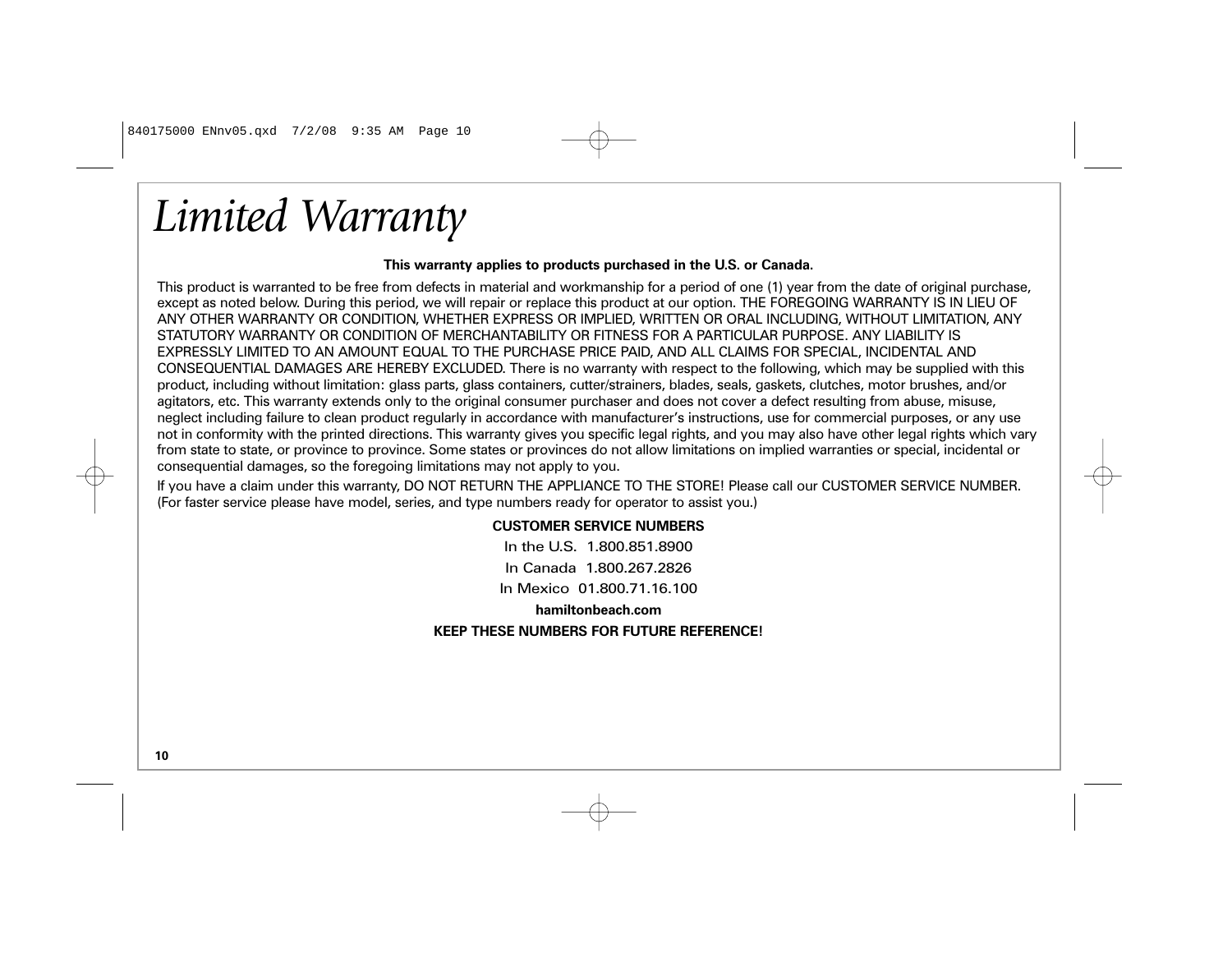840175000 FRnv01.qxd 7/2/08 9:36 AM Page 11

### **DIRECTIVES IMPORTANTES DE SÉCURITÉ**

Pour utiliser un appareil électroménager, vous devez toujours prendre des mesures élémentaires de sécurité pour réduire le risque d'incendie, d'électrocution et/ou de blessure corporelle, en particulier les mesures suivantes :

- **1.** Lire toutes les instructions.
- **2.** Ne pas toucher les surfaces chaudes. Utiliser les poignées ou les boutons.
- **3.** Pour se protéger contre le risque de choc électrique, ne pas immerger le cordon, la fiche ou la base dans l'eau ou tout autre liquide.
- **4.** Une surveillance étroite est nécessaire lorsqu'un appareil électroménager quel qu'il soit est utilisé par des enfants ou près d'eux.
- **5.** Débrancher l'appareil de la prise de courant électrique lorsqu'il <sup>n</sup>'est pas utilisé et avant un nettoyage. Le laisser refroidir avant un nettoyage et avant d'y placer ou d'y enlever des pièces.
- **6.** Ne pas faire fonctionner un appareil électroménager dont le cordon ou la fiche sont endommagés, ou lorsque l'appareil ne fonctionne pas bien, ou a été échappé ou endommagé d'une manière quelconque. Pour obtenir des renseignements sur l'examen, la réparation ou l'ajustement de l'appareil, téléphoner à notre service à la clientèle. Le numéro est sans frais.
- **7.** L'utilisation d'accessoires non recommandés par le fabricant de l'appareil peut causer des blessures.
- **8.** Ne pas utiliser à l'extérieur.
- **9.** Ne pas laisser le cordon pendre du bord d'une table ou d'un comptoir, ou toucher des surfaces chaudes, y compris la cuisinière.
- **10.** Ne pas placer l'appareil sur ou près d'un brûleur à gaz chaud, ou d'un élément électrique, ou dans un four chauffé.
- **11.** Il est nécessaire de faire preuve de la plus grande prudence en déplaçant un appareil électroménager contenant de l'huile chaude ou d'autres liquides chauds.
- **12.** Pour débrancher la mijoteuse, tourner le bouton de commande à Off ( **O** ), puis débrancher la fiche de la prise.
- **13. Mise en garde :** Afin de prévenir l'endommagement ou le risque de choc, ne pas cuire dans la base. Cuire seulement dans le plat amovible.
- **14.** Éviter les changements soudains de température, tels que l'ajout de nourriture sortant du réfrigérateur dans un plat chauffé.
- **15.** Ne pas utiliser l'appareil électroménager à une fin autre que celle prévue.

### **CONSERVEZ CES INSTRUCTIONS !**

### **AUTRE CONSIGNE DE SÉCURITÉ POUR LE CONSOMMATEUR**

#### **Cet appareil ne doit servir qu'à un usage domestique.**

Ce produit est uniquement destiné à préparer, cuire et servir de la nourriture. Il n'est pas destiné à être utilisé avec d'autres matériaux ou produits que de la nourriture.

**ATTENTION !** Danger d'électrocution : Cet appareil électoménager possède une fiche polarisée (une broche large) qui réduit le danger d'électrocution. Cette fiche n'entre que dans un seul sens dans une prise polarisée. Ne contrecarrez pas l'objectif sécuritaire de cette fiche en la modifiant de quelque manière que ce soit ou en utilisant un

adaptateur. Si la fiche n'entre pas bien, retournez-la. Si elle continue à ne pas bien entrer, demandez à un électricien de remplacer la prise.

La longueur du cordon de cet appareil a été choisie de façon à ce que l'on ne risque pas de trébucher dessus. Si un cordon plus long est nécessaire, utiliser une rallonge appropriée. Le calibrage de la rallonge doit être le même que celui de l'appareil ou supérieur. Lorsque l'on utilise une rallonge, s'assurer qu'elle ne traverse pas la zone de travail, que des enfants ne puissent pas tirer dessus par inadvertance et qu'on ne puisse pas trébucher dessus.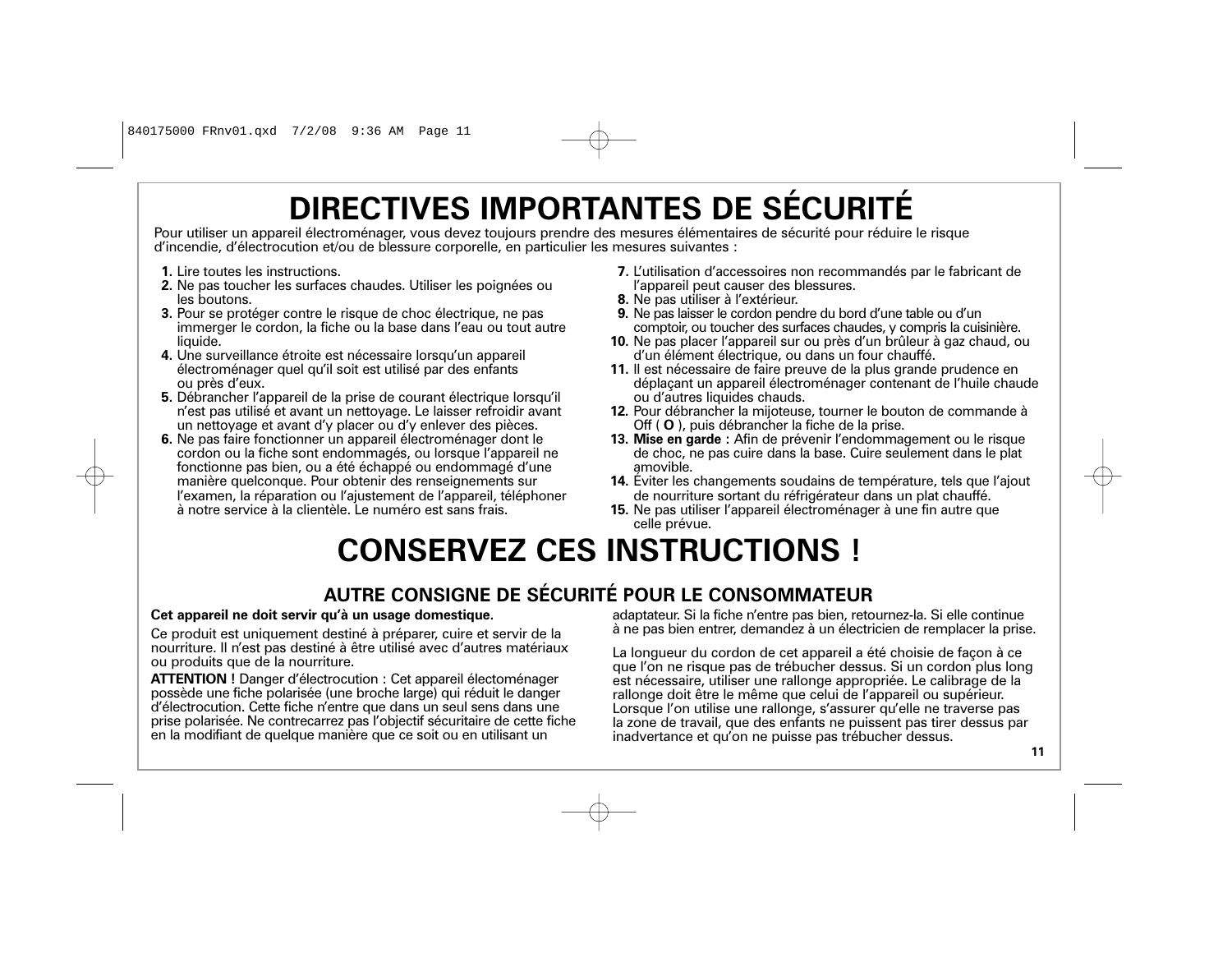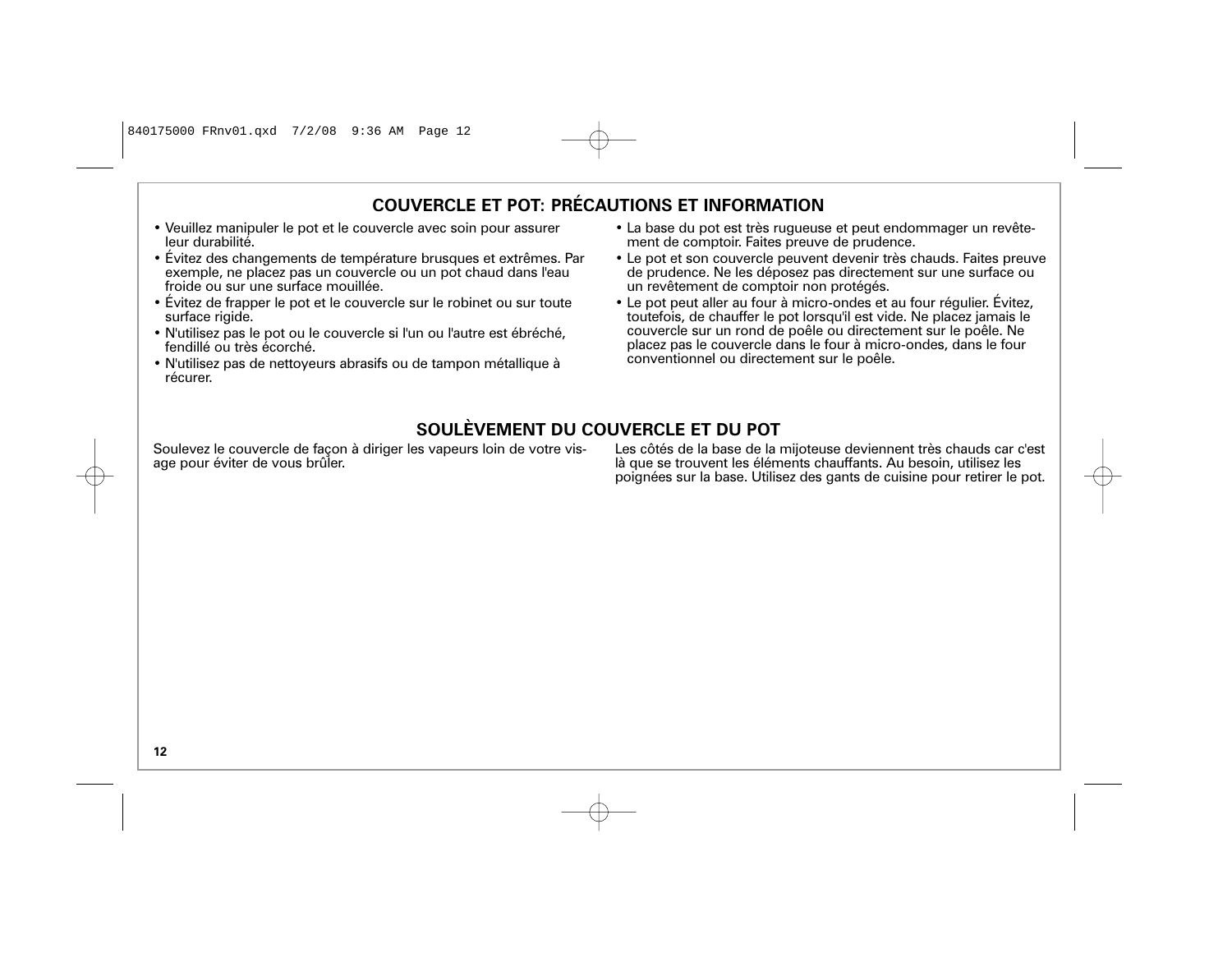840175000 FRnv01.qxd 7/2/08 9:36 AM Page 13

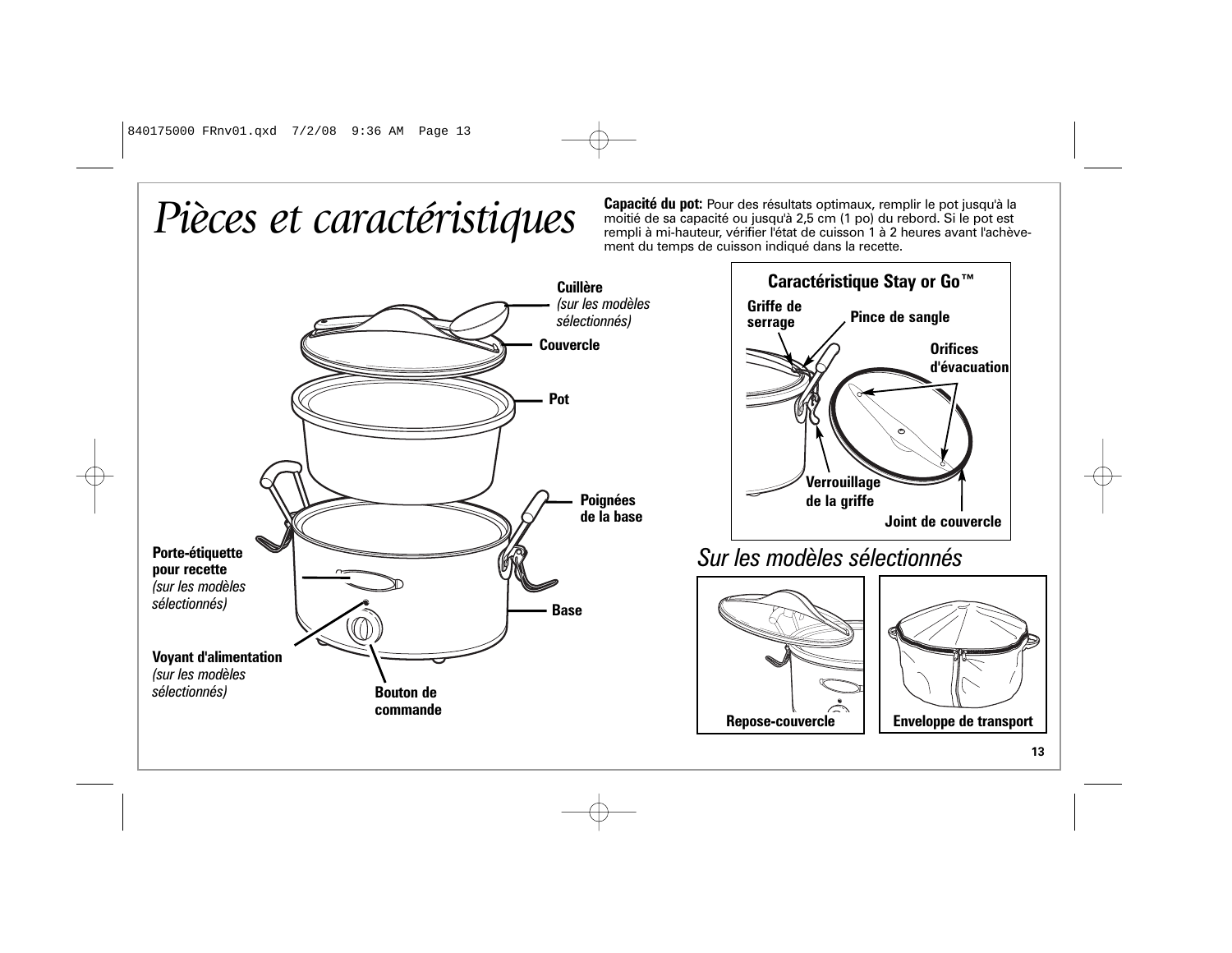**Avant la première utilisation :** Laver le couvercle et le pot dans l'eau chaude savonneuse. Rincer et assécher.

 $Utilisation de la mini-  
markes aliments disjointé, with a simple  
number of the original data. Let "figure" are a real. Let "edge" game" and the odd set" is a real and not. Let "edge" game" to the crossance bacterienne avant la consommation. Réglage de garde  
have the maximum line of the original data. Let "edge" game can change a real one of the utility of the original data. The$ réchauffez pas les aliments placés sous le réglage de garde au chaud. Si les aliments ont cuit et ont été réfrigérés, réchauffez-les à température élevée ou basse; passez ensuite au réglage de garde au chaud. Visitez le site Internet **foodsafety.gov** pour de plus amples informations.







La puissance a été réglée pour compenser la perte de chaleur par les orifices d'évacuation.



Tourner le bouton de commande à LOW (basse) ou HIGH (élevée). Ne pas cuire en utilisant le mode de garde au chaud.



**14** Ne JAMAIS verrouiller le couvercle pendant la cuisson.



Lorsque la cuisson est terminée, tourner le bouton à « OFF » (arrêt).



Sécuriser les griffes de serrage pour le transport.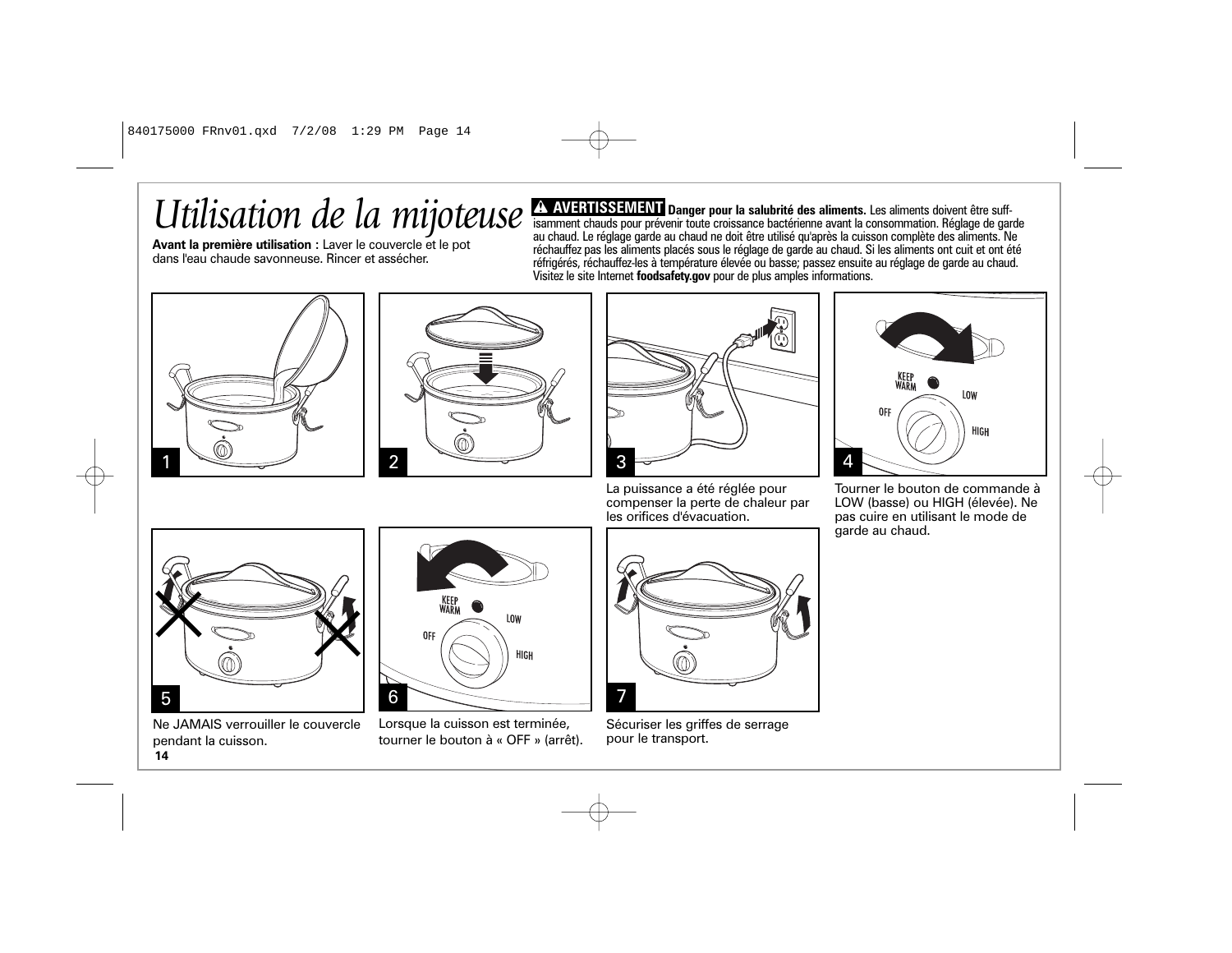840175000 FRnv01.qxd 7/2/08 9:36 AM Page 15

*Nettoyage et entretien* **RAINGRER ENCOLL ENCORET DE DEBRACHER DE CORPORT DE CORPORT DE CORPORT DE CORPORT DE CORPORT DE CORPORT DE CORPORT DE CORPORT DE CORPORT DE CORPORT DE CORPORT DE CORPORT DE CORPORT DE CORPORT DE CO** 





Retirer le couvercle et laisser refroidir.



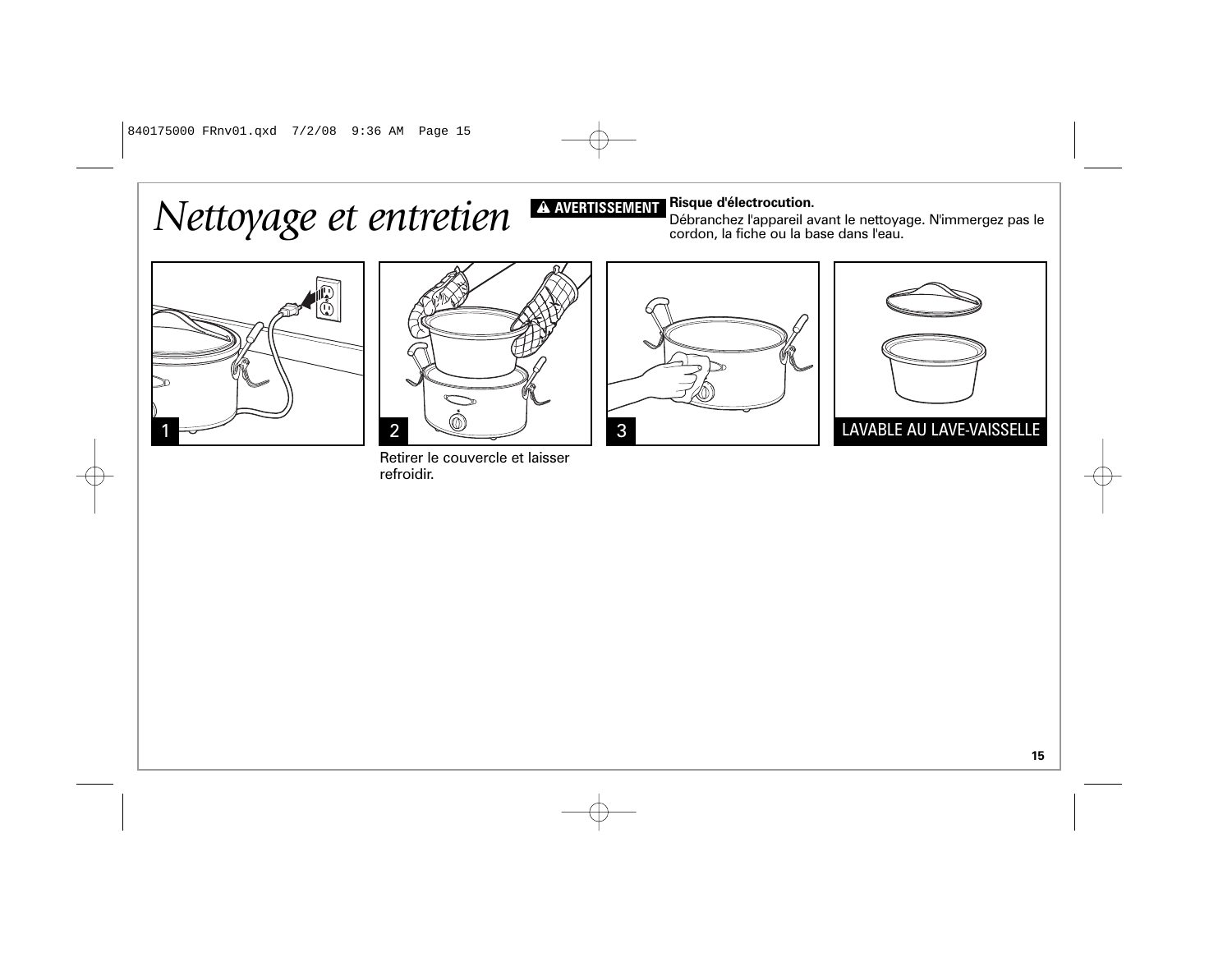## *Conseils pour cuisson à la mijoteuse*

- Pour de meilleurs résultats, remplissez le pot d'aliments jusqu'à demihauteur. Si le pot est rempli à demi-hauteur, vérifiez l'état de cuisson 1 à 2 heures avant l'achèvement du temps de cuisson indiqué dans la recette.
- Il n'est pas nécessaire de brasser les aliments dans la mijoteuse; le retrait du couvercle de vitre entraîne une perte importante de chaleur, ce qui peut obliger à prolonger le temps de cuisson. Toutefois, si vous cuisez à température élevée, vous voudrez sans doute brasser les aliments de temps à autre.
- Pour la cuisson des potages et des ragoûts, laissez un espace d'environ 5 cm (2 po) jusqu'à la bordure du pot pour permettre aux aliments de mijoter.
- Plusieurs recettes exigent toute une journée de cuisson. Si votre horaire du matin ne vous permet pas de préparer la recette, cuisinez-la le soir précédent. Déposez tous les ingrédients dans le pot, mettez le couvercle en place et réfrigérez toute la nuit. Le matin, déposez le pot dans la base.
- N'utilisez pas de viande congelée ou non cuite dans la mijoteuse. Faites dégeler toute viande ou volaille avant de faire cuire l'une ou l'autre à la mijoteuse.
- Certains aliments ne se prêtent pas bien à une cuisson prolongée à la mijoteuse. Versez les pâtes, les fruits de mer, le lait, la crème ou la crème sûre dans la mijoteuse 2 heures avant de servir la recette. Le lait évaporé et les soupes concentrées se prêtent bien à la cuisson à la mijoteuse.
- Plus la teneur en gras dans la viande est élevée, moins il faut de liquide pour la recette. Lorsque vous cuisez des viandes à teneur élevée en gras, déposez des tranches d'oignons épaisses sous la viande pour éviter que la viande ne repose et ne cuise dans le gras.
- Peu d'évaporation se produit lors de cuisson à la mijoteuse. Lorsque vous préparez votre soupe, votre sauce ou votre ragoût préféré, réduisez le volume de liquide indiqué dans la recette originale. Si le mélange est trop épais, vous pourrez ajouter du liquide éventuellement.
- Lorsque vous préparez une casserole de légumes, vous devrez ajouter du liquide à la recette pour éviter que le mélange ne brûle le long des parois du pot.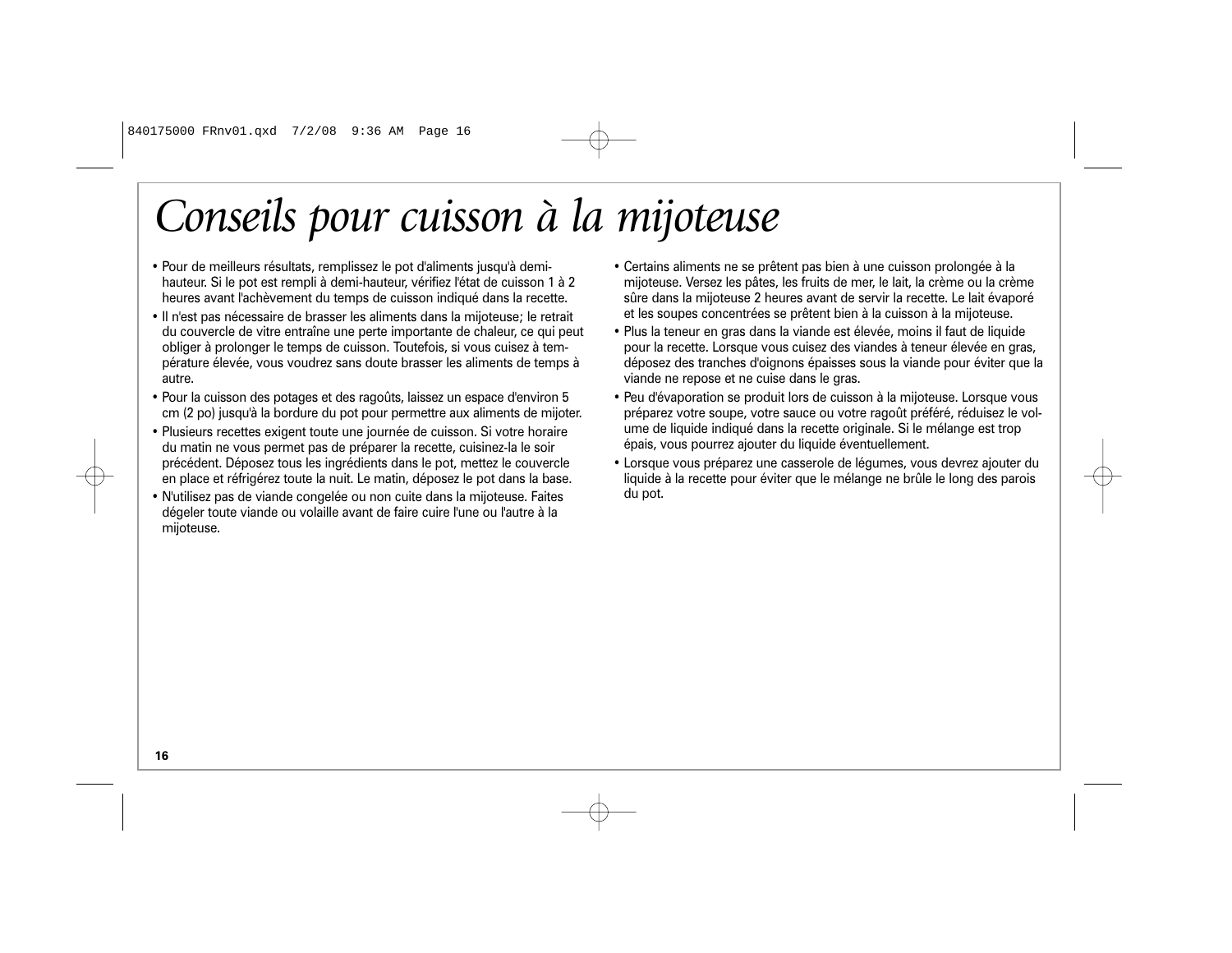#### *Carte de cuisson* **RECETTTE INGRÉDIENTS POUR MIJOTEUSE INGRÉDIENTS POUR MIJOTEUSE INSTRUCTIONS DE 3 À 5 L (PINTES) DE 6 À 7 L (PINTES)** Pot-au-feu 907 g (2 lb) de boeuf à braiser 1,3 à 2,2 kg (3 à 5 lb) de boeuf à braiser au boeuf 5 ml (1 cuillère à café) de sel 7,5 ml (1-1/2 cuillère à café) de sel 2,5 ml (1 cuillère à café) de poivre 5 ml (1 cuillère à café) de poivre<br>5 ml (1/2 tasse) de bouillon de boeuf 125 ml (1/2 tasse) de bouillon de boeuf 60 ml (1/4 de tasse) de bouillon de boeuf 1/2 à 1 enveloppe de soupe à l'oignon 1 enveloppe de soupe à l'oignon 1 oignon coupé en quartiers 2 oignons coupés en quartiers 2 pommes de terre coupées en quartiers 3 à 4 pommes de terre coupées en quartier 2 carottes coupées en morceaux 3 à 4 carottes coupées en morceaux de 2,5 cm (1 po) de 2,5 cm (1 po) Chili 450 g (1 lb) de boeuf haché 907 g (2 lb) de boeuf haché 907 g (2 lb) de boeuf haché<br>1 enveloppe d'assaisonnement pour 2 enveloppes d'assaisonnement 2 enveloppes d'assaisonnement pour chili de 40 g (1,5 oz) chili de 40 g (1,5 oz) 1 boîte de tomates en dés 2 boîtes de tomates en dés de 411 g (14,5 oz) de 411 g (14,5 oz)<br>1 boîte de haricots secs de 453 g de 420 de haricots 2 boîtes de haricots secs de 453 g (16 oz) égouttés et rincés (16 oz) égouttés et rincés Poulet entier 1 poulet entier de 1.3 kg (3 lb) 1 poulet entier de 1.8 à 2.7 kg (4 à 6 lb) 2 gousses d'ail pelées (ou deux poulets de 1,3 kg [3 lb]) 1/2 citron 1/2 citron 1/2 citron 1/2 citron 1/2 citron 1/2 citron 1/2 citron 1/2 citron 1/2 citron 1 feuille de laurier 5 ml (1 cuillère à café) de sel 2 feuilles de laurier 2,5 ml (1 cuillère à café) de poivre 10 ml (2 cuillères à café) de sel 5 ml (1 cuillère à café) de paprika 5 ml (1 cuillère à café) de poivre 5 à 10 ml (1 à 2 cuillères à café) de paprika Pour des résultats optimaux, remplir le pot jusqu'à mi-hauteur ou jusqu'à 2,5 cm (1 po) du rebord. Respecter toujours les instructions sur l'emballage. *Visiter le site hamiltonbeach.ca pour des recettes succulentes, des conseils et pour enregistrer votre produit en ligne!* 1. Assaisonner le b?uf à braiser avec le sel et le poivre. 2. Saisir le rôti de tous les côtés à feu moyen-fort. 3. Déposer les légumes dans le pot. 4. Déposer le rôti de boeuf sur les légumes. 5. Saupoudrer l'enveloppe de soupe à l'oignon. 6. Verser le bouillon de boeuf sur la viande et les légumes. 7. Couvrir et cuire à haute intensité (HIGH) pendant 5 heures puis à basse intensité (LOW) pendant 10 heures ou jusqu'à ce que la température interne atteigne 71 °C (160 °F) pour une cuisson mi-saignante. La cuisson à basse température (LOW) vous permettra d'obtenir une viande plus tendre. 1. Mélanger le boeuf, l'assaisonnement pour chili, les tomates en dés et les haricots secs dans le pot. 2. Couvrir et cuire à haute intensité (HIGH) pendant 4 heures puis à basse intensité (LOW) pendant 8 heures ou jusqu'à ce que la température atteigne au moins 71 °C (160 °F) 1. Retirer les abats et le cou de la cavité des poulets. 2. Insérer l'ail, le citron et la feuille de laurier dans la cavité du poulet. 3. Assaisonner le poulet avec le sel et le poivre. 4. Placer les poulets dans le pot/appareil et saupoudrer de paprika. 5. Couvrir et cuire à haute intensité (HIGH) pendant 4 heures puis à basse intensité (LOW) pendant 8 heures ou jusqu'à ce que la température atteigne 74 °C (165 °F).

Visiter les différents sites gouvernementaux pour plus d'information à propos des températures internes de cuisson.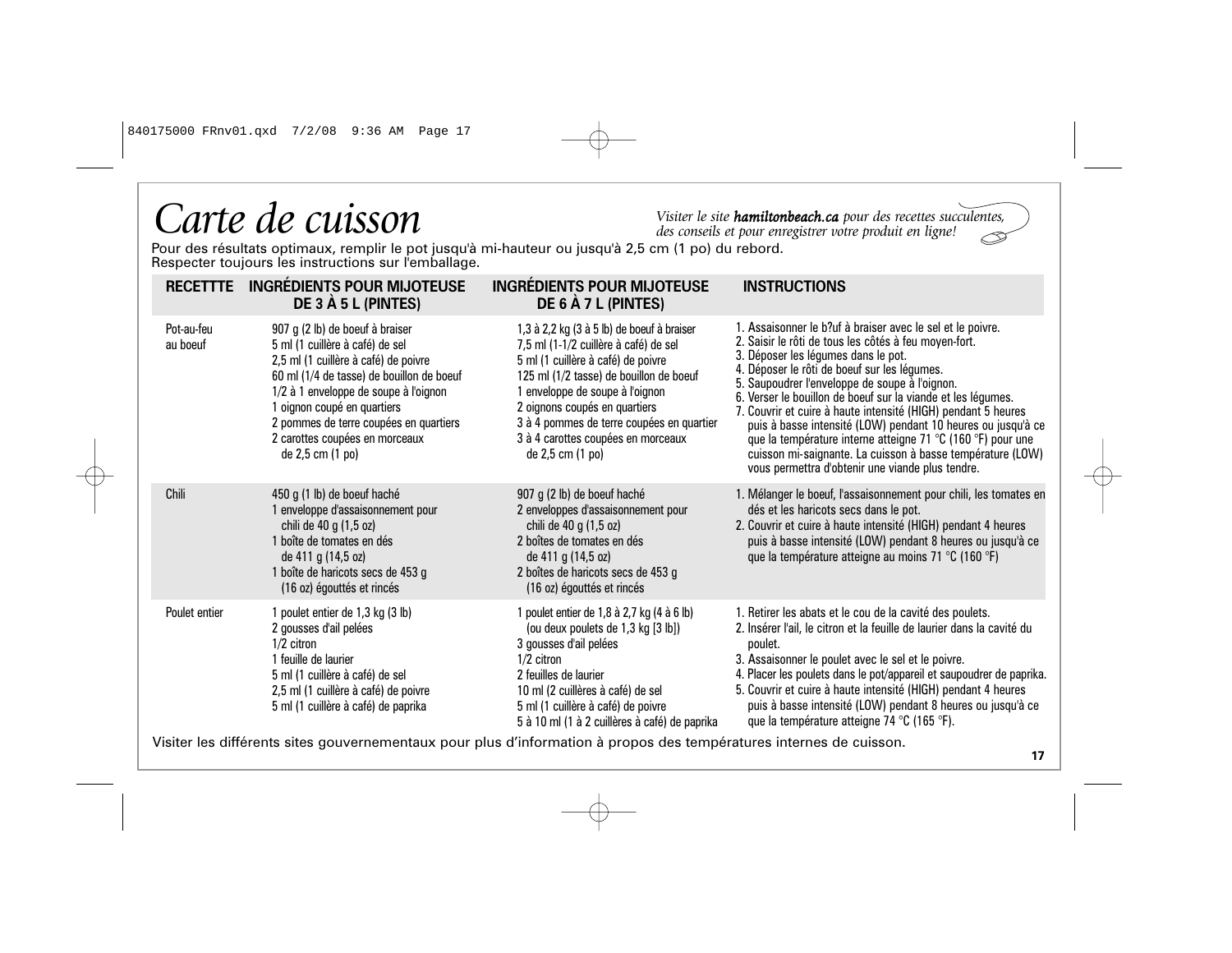| )épannage                                                                                                     |                                                                                                                                                                                                                                                                                                                                                                                                                                                                                                                                                              |  |
|---------------------------------------------------------------------------------------------------------------|--------------------------------------------------------------------------------------------------------------------------------------------------------------------------------------------------------------------------------------------------------------------------------------------------------------------------------------------------------------------------------------------------------------------------------------------------------------------------------------------------------------------------------------------------------------|--|
| <b>PROBLÈME POSSIBLE</b><br><b>CAUSE POSSIBLE</b>                                                             |                                                                                                                                                                                                                                                                                                                                                                                                                                                                                                                                                              |  |
| Les aliments ne sont<br>pas assez cuits.                                                                      | • Les aliments ont-ils cuit avec le réglage garde au chaud? Ne pas utiliser le réglage de garde au chaud<br>pour cuire les aliments; toujours utiliser les intensités élevées (HIGH) ou basses (LOW).<br>• Y a-t-il eu une panne électrique?<br>• Le réglage de basse intensité (LOW) a-t-il été choisi et utilisé pour un temps de cuisson basé sur la<br>haute intensité (HIGH)?<br>• Le couvercle était il placé correctement sur la mijoteuse?                                                                                                           |  |
| Les aliments ne sont pas<br>cuits même après avoir<br>suivi le temps de cuisson<br>recommandé par ma recette. | • Ceci peut survenir suite à des variations de tension électrique (phénomène commun presque partout)<br>ou à l'altitude. Les petites variations de tension n'ont pas d'effets remarqués sur la plupart des appareils<br>électroménagers. Cependant, elles peuvent nuire au temps de cuisson de la mijoteuse et nécessiter un<br>temps de cuisson plus long. Allouer suffisamment de temps et choisir le réglage de température appro-<br>prié. Vous apprendrez ces temps de cuisson plus ou moins longs avec l'expérience.                                   |  |
| La viande est trop cuite.<br>Pourquoi?                                                                        | · Le pot était-il rempli jusqu'à la moitié de sa capacité? La mijoteuse a été conçue pour cuire entièrement<br>les aliments dans un pot rempli à pleine capacité. Si le pot de la mijoteuse est rempli à mi-hauteur, véri-<br>fier si la viande est cuite de 1 à 2 heures avant la fin du temps de cuisson recommandé par la recette.<br>• Le nombre exact d'heures a-t-il été sélectionné selon la haute intensité (HIGH) ou la basse intensité<br>(LOW)?<br>• La température des aliments continue de s'élever après avoir atteint la température désirée. |  |
| Le joint du couvercle<br>est affaissé.                                                                        | • Ceci peut être occasionné par un changement subit de température comme faire couler de l'eau froide<br>sur un couvercle chaud. Laisser refroidir le couvercle à la température ambiante. Le joint reprendra sa<br>forme originale après 24 heures.<br>• Pour maintenir la forme du joint, ne pas cuire en enclenchant les verrous et ne pas enclencher les<br>verrous lors du rangement.                                                                                                                                                                   |  |
| 18                                                                                                            |                                                                                                                                                                                                                                                                                                                                                                                                                                                                                                                                                              |  |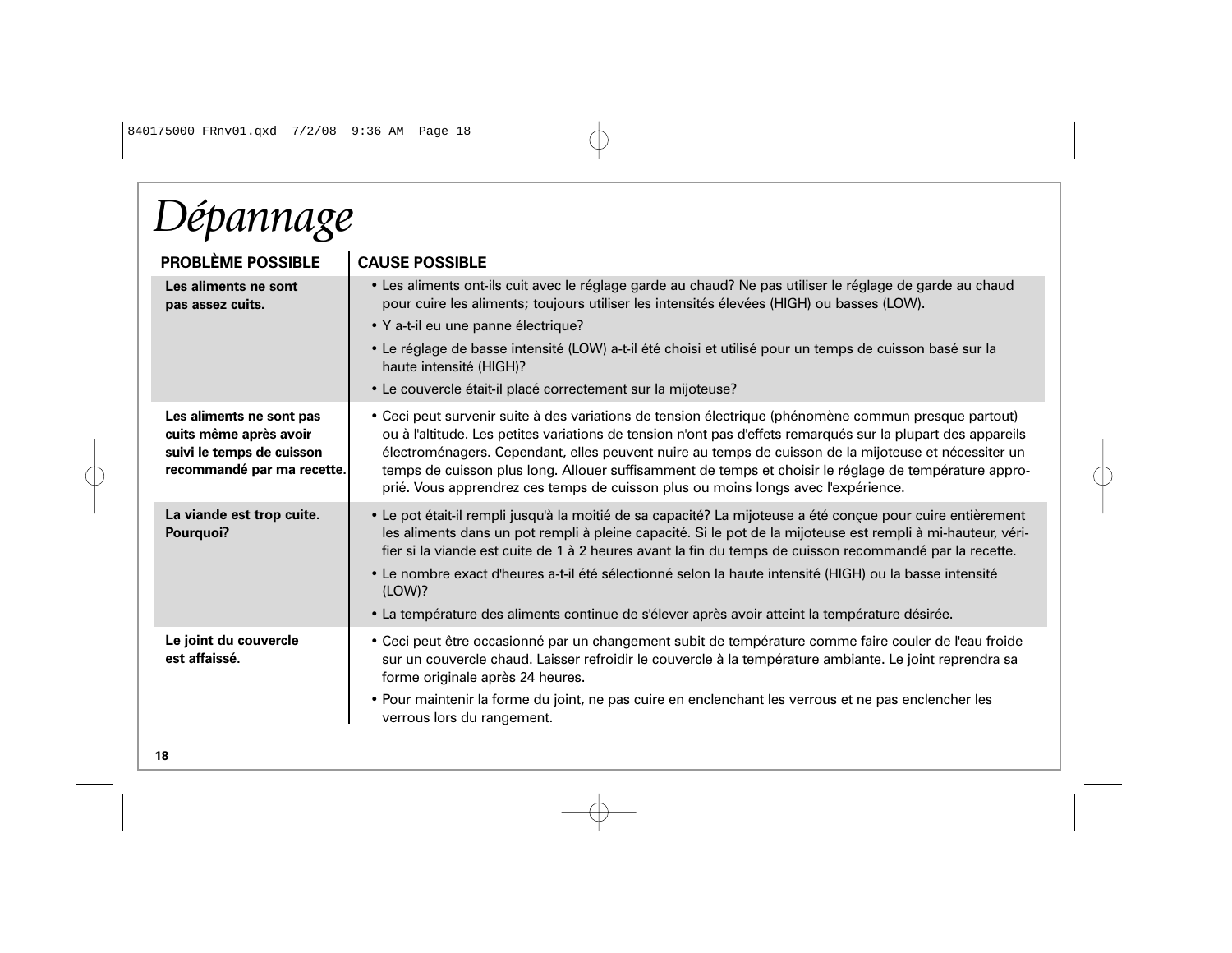840175000 FRnv01.qxd 7/2/08 9:36 AM Page 19

## *Garantie limitée*

#### **Cette garantie s'applique aux produits achetés aux USA ou au Canada.**

Ce produit est garanti contre tout vice de matériau et de main-d'ouvre pendant une période un (1) an à partir de sa date d'achat original, sauf<br>indication suivante. Pendant cette période, nous réparerons ou remplacerons ce GARANTIE STATUTAIRE OU CONDITION DE QUALITÉ MARCHANDE OU DE CONVENANCE À UN USAGE PARTICULIER, TOUTE RESPONSABILITÉ EST EXPRESSÉMENT LIMITÉE À UN MONTANT ÉGAL AU PRIX D'ACHAT PAYÉ ET TOUTES RÉCLAMATIONS POUR DOMMAGE SPÉCIAL, INCIDENT ET CONSÉQUENT SONT PAR LA PRÉSENTE EXCLUSES. Il n'y a pas de garantie sur les articles suivants, qui peuvent être fournis avec ce produit, en particulier, sur les pièces en verre, les récipients en verre, les mécanismes de coupe/les tamis, les lames, les joints, les sceaux, les embrayages, les balais de moteur et/ou les agitateurs, etc. Cette garantie ne s'étend qu'à l'acheteur consommateur original et ne couvre aucune panne entraînée par un mauvais usage, un usage abusif, de la négligence, y compris une absence de nettoyer le produit régulièrement conformément aux instructions du fabricant, une utilisation à des fins commerciales, ou tout autre usage ne se conformant pas aux instructions imprimées. Cette garantie vous donne des droits juridiques particuliers, et vous pouvez<br>également posséder d'autres droits juridiques qui varient d'un État à l'autre, ou d' permettent pas de limites de garanties sur les dommages impliqués ou spéciaux, incidents ou secondaires, si bien que les limites de la présente peuvent ne pas s'appliquer à vous.

Si vous avez une réclamation en vertu de la présente garantie, NE RENVOYEZ PAS L'APPAREIL AU MAGASIN! Veuillez appeler notre NUMÉRO<br>DE SERVICE À LA CLIENTÈLE (pour accélérer le service, préparez les numéros de modèle, de s

#### **NUMÉROS DU SERVICE À LA CLIENTÈLE**

**Aux USA 1.800.851.8900 Au Canada 1.800.267.2826 Au Mexique 01.800.71.16.100 hamiltonbeach.ca CONSERVEZ CES NUMÉROS COMME RÉFÉRENCES FUTURES !**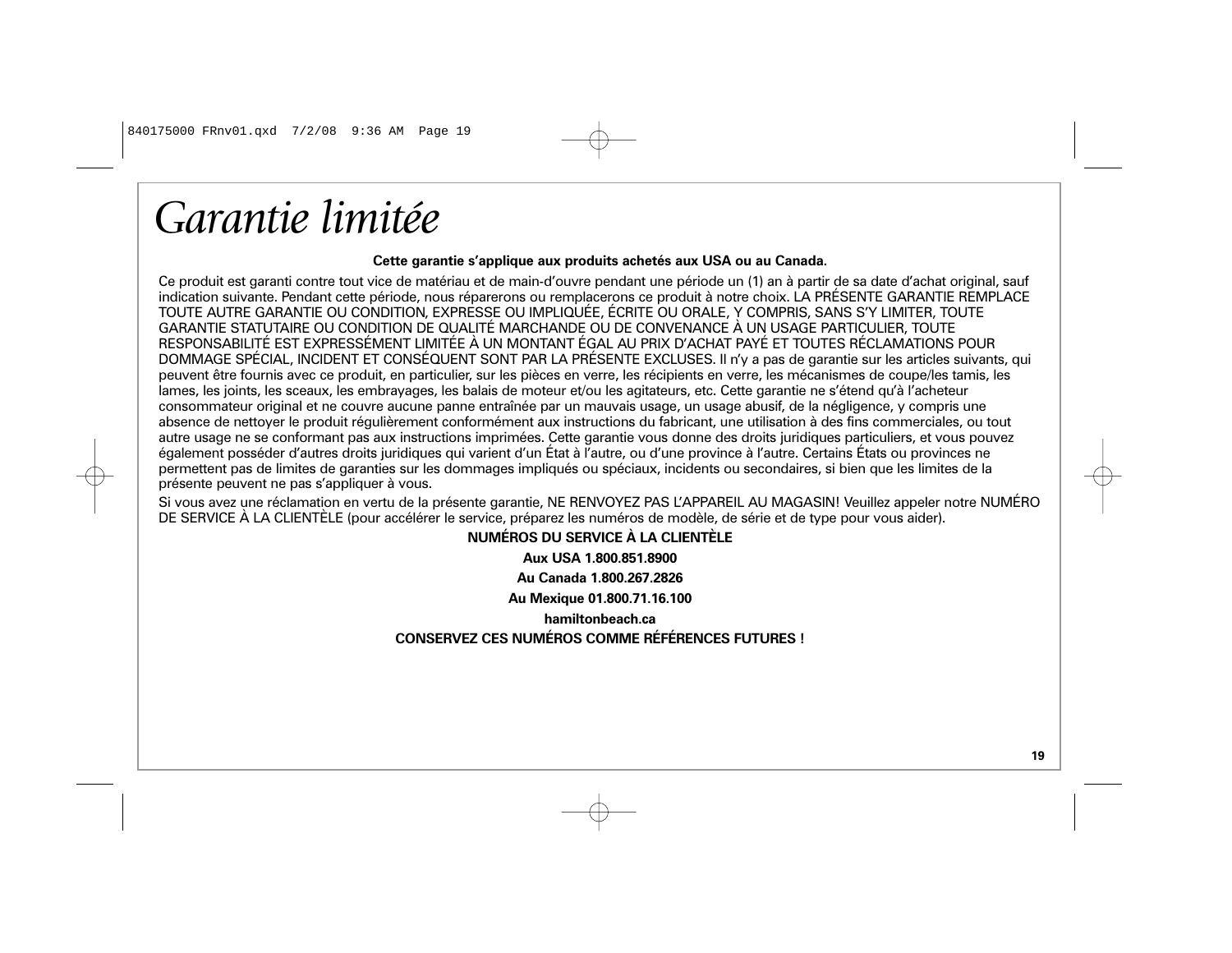### **SALVAGUARDIAS IMPORTANTES**

Cuando utilice artefactos eléctricos, siempre deben seguirse precauciones de seguridad básicas a fin de reducir el riesgo de incendio, descarga eléctrica, y/o lesiones a personas, incluyendo las siguientes:

- **1.** Lea todas las instrucciones.
- **2.** Verifique que el voltaje de su instalación corresponda con el del producto.
- **3.** No toque superficies calientes. Use los mangos o las perillas.
- **4.** Para protegerse contra el riesgo de choque eléctrico, no sumerja el cordón, el enchufe ni la base en agua ni en ningún otro líquido.
- 5. Es necesario que haya buena supervisión cuando los niños utilicen aparatos o cuando éstos se estén utilizando cerca de niños.
- **6.** Desenchúfelo del tomacorriente cuando no lo esté usando y antes de la limpieza. Deje que se enfríe antes de colocar o sacar alguna pieza.
- **7.** No opere ningún aparato eléctrico si el cordón o el enchufe están averiados, después de un mal funcionamiento del aparato, o si éste se ha caído o averiado de alguna forma. Llame a nuestro número de llamada gratis de servicio al cliente, para obtener información sobre el examen, la reparación o ajuste eléctrico o mecánico.
- **8.** El uso de accesorios no recomendados por el fabricante de electrodomésticos puede causar incendios, choques eléctricos o lesiones.
- **9.** No lo use al aire libre.
- **10.** No deje que el cordón cuelgue sobre el borde de una mesa o de un mostrador, o que toque alguna superficie caliente, incluyendo la superficie de una estufa.
- **11.** No coloque el aparato sobre o cerca de una fuente de gas caliente o de un quemador eléctrico, ni dentro de un horno caliente.
- **12.** Es importante tener extremo cuidado cuando se mueva un aparato electrodoméstico que contenga aceite caliente u otros líquidos calientes.
- **13.** Para desconectar la olla eléctrica de cocimiento lento, coloque la perilla en la posición apagada (OFF); saque el enchufe del tomacorriente.
- **14. Precaución:** Para evitar daños o peligros de choque eléctrico no cocine sobre la base. Cocine solamente dentro del revestimiento desmontable.
- **15.** Evite cambios repentinos de temperatura, como la adición de alimentos refrigerados en una el recipiente de cerámica caliente.
- **16.** No use el aparato electrodoméstico para ningún otro fin que no sea el indicado.

### **¡GUARDE ESTAS INSTRUCCIONES!**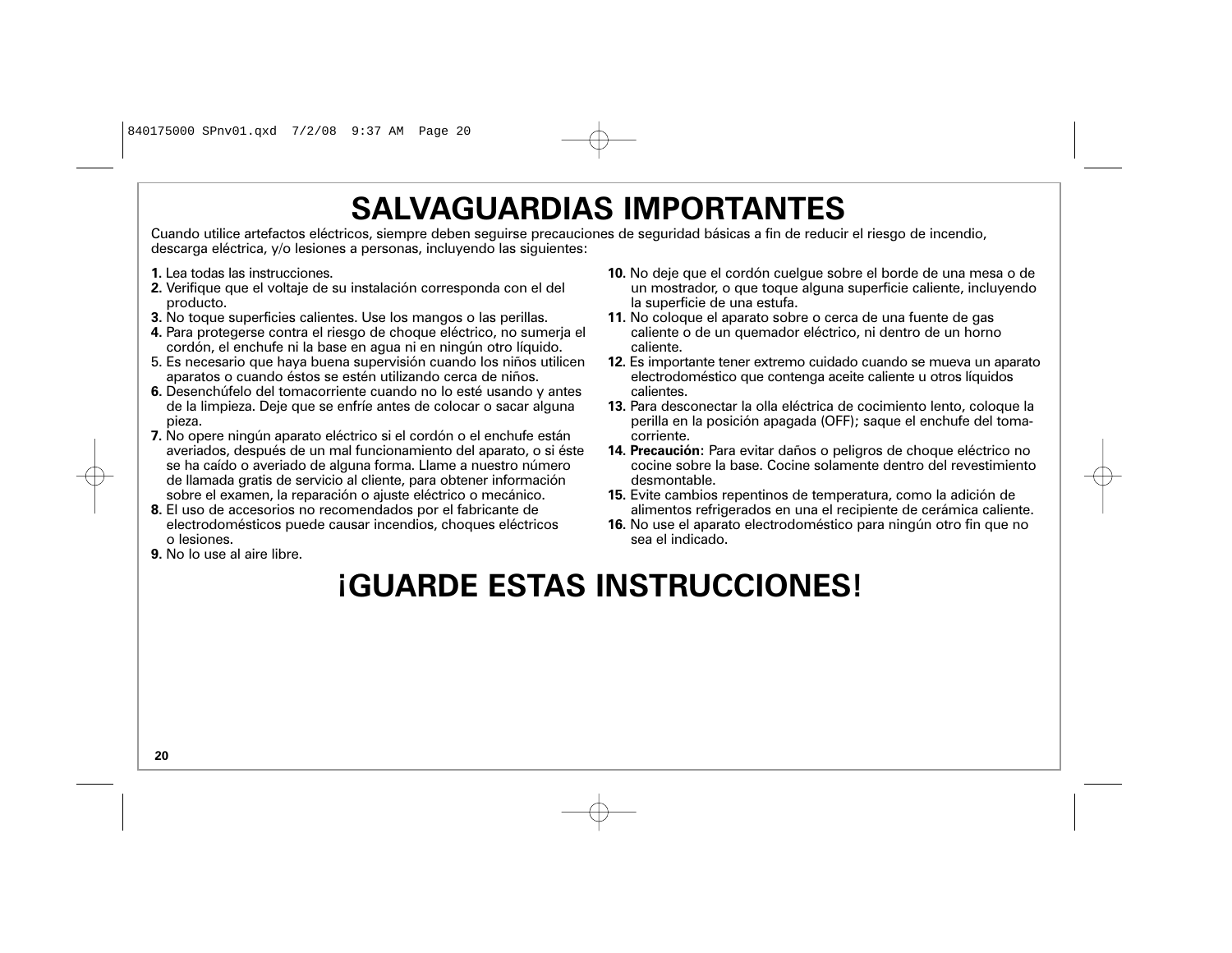| INFORMACIÓN ADICIONAL DE SEGURIDAD                                                                                                                                                                                                                                                                                                                                                                                                                                                                                                                                                                                 |                                                                                                                                                                                                                                                                                                                                                                                                                                                                                                                                                                                               |  |
|--------------------------------------------------------------------------------------------------------------------------------------------------------------------------------------------------------------------------------------------------------------------------------------------------------------------------------------------------------------------------------------------------------------------------------------------------------------------------------------------------------------------------------------------------------------------------------------------------------------------|-----------------------------------------------------------------------------------------------------------------------------------------------------------------------------------------------------------------------------------------------------------------------------------------------------------------------------------------------------------------------------------------------------------------------------------------------------------------------------------------------------------------------------------------------------------------------------------------------|--|
| Este aparato ha sido diseñado solamente para uso doméstico.<br>Este producto está concebido para la preparación, cocción y servicio<br>de alimentos. Este producto no está concebido para su uso con<br>materiales o productos no alimenticios.<br><b>iADVERTENCIA!</b> Peligro de descarga eléctrica: Este aparato cuenta<br>con un enchufe polarizado (una pata más ancha) que reduce el ries-<br>go de una descarga eléctrica. El enchufe embona únicamente en una<br>dirección dentro de un tomacorriente polarizado. No trate de obviar<br>el propósito de seguridad del enchufe modificándolo de alguna man- | El largo del cable que se usa en este aparato fue seleccionado para<br>reducir el peligro de que alguien se enganche o tropiece con un<br>cable más largo. Si es necesario usar un cable más largo, se podrá<br>usar un cable de extensión aprobado. Las especificaciones eléctricas<br>nominales del cable de extensión debe ser igual o mayor que la<br>especificaciones nominal de la cafetera. Es importante tener cuidado<br>de colocar el cable de extensión para que no se pliegue sobre el mesa<br>o la mesera en donde niños puedan tirar del mismo o tropezarse<br>accidentalmente. |  |
| era o utilizando un adaptador. Si el enchufe no embona, inviértalo.<br>Si aún así no embona, llame a un electricista para que reemplace el<br>tomacorriente.<br>TAPA Y OLLA: PRECAUCIONES E INFORMACIÓN                                                                                                                                                                                                                                                                                                                                                                                                            |                                                                                                                                                                                                                                                                                                                                                                                                                                                                                                                                                                                               |  |
| • Por favor maneje la Olla y Tapa cuidadosamente para asegurarles                                                                                                                                                                                                                                                                                                                                                                                                                                                                                                                                                  | • La parte inferior de la Olla es muy áspera y puede dañar una                                                                                                                                                                                                                                                                                                                                                                                                                                                                                                                                |  |
| una vida larga.                                                                                                                                                                                                                                                                                                                                                                                                                                                                                                                                                                                                    | cubeirta. Tenga precaución.                                                                                                                                                                                                                                                                                                                                                                                                                                                                                                                                                                   |  |
| s Eutre complica reportings u outropeos de tenenorature. Des signants                                                                                                                                                                                                                                                                                                                                                                                                                                                                                                                                              | e La Ollo u tana muadan yalvarea muu saliantaa. Tanga nyaasusión                                                                                                                                                                                                                                                                                                                                                                                                                                                                                                                              |  |

- Evite cambios repentinos y extremos de temperatura. Por ejemplo, no coloque una Tapa u Olla caliente en agua fría o sobre una superficie húmeda.
- Evite golpear al Olla y Tapa contra el fregadero u otra superficie dura.
- No use la Olla o Tapa si está astillada, quebrada o severamente tallada.
- No use limpiadores abrasivos o estropajos de metal.
- La Olla y tapa pueden volverse muy calientes. Tenga precaución. No los ponga directamente sobre ninguna superficie o cubierta desprotegida.
- La Olla puede usarse en microondas y es a prueba de hornos, pero nunca caliente la Olla cuando esté vacía. Nunca coloque la Tapa en un quemador o sobre la estufa. No coloque la Tapa en un horno de microondas, horno convencional o sobre la estufa.

### **REMUEVA LA TAPA Y OLLA**

Cuando remueva la Tapa, inclínela de manera que la abertura quede hacia otro lado que no sea hacia usted para evitar quemaduras por el vapor.

Los lados de la Base de la olla de cocimiento lento se ponen muy calientes debido a los elementos caloríficos localizados en ella. Use las manijas en la base si es necesario. Uso guantes para remover la Olla.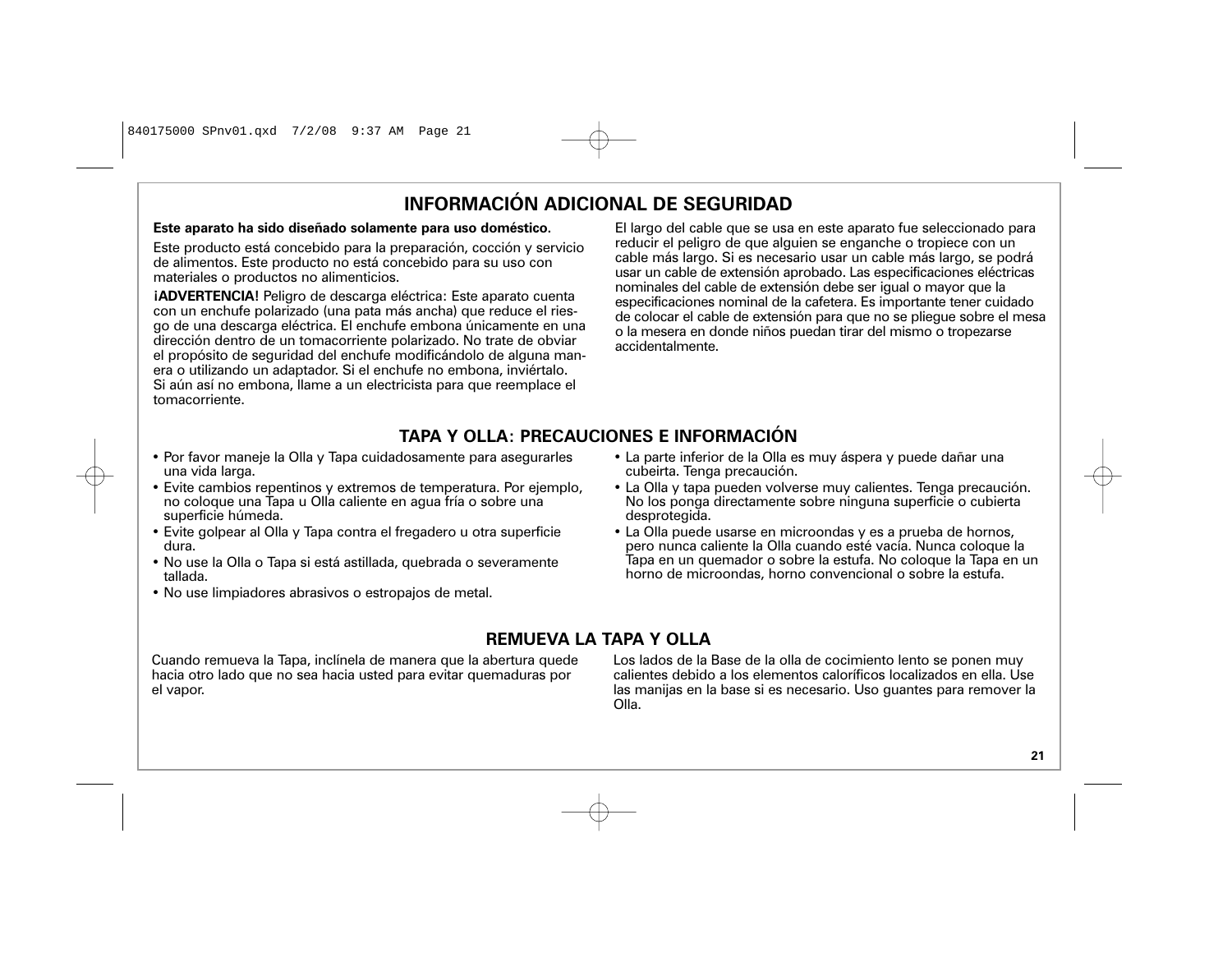# *Partes y Características* **Canacidad de Olla**<br>
una pulgada del borde. Si sólo está llena a la mitad, revise si terminó 1 a 2

horas más temprano que en la receta.





### *En modelos seleccionados*

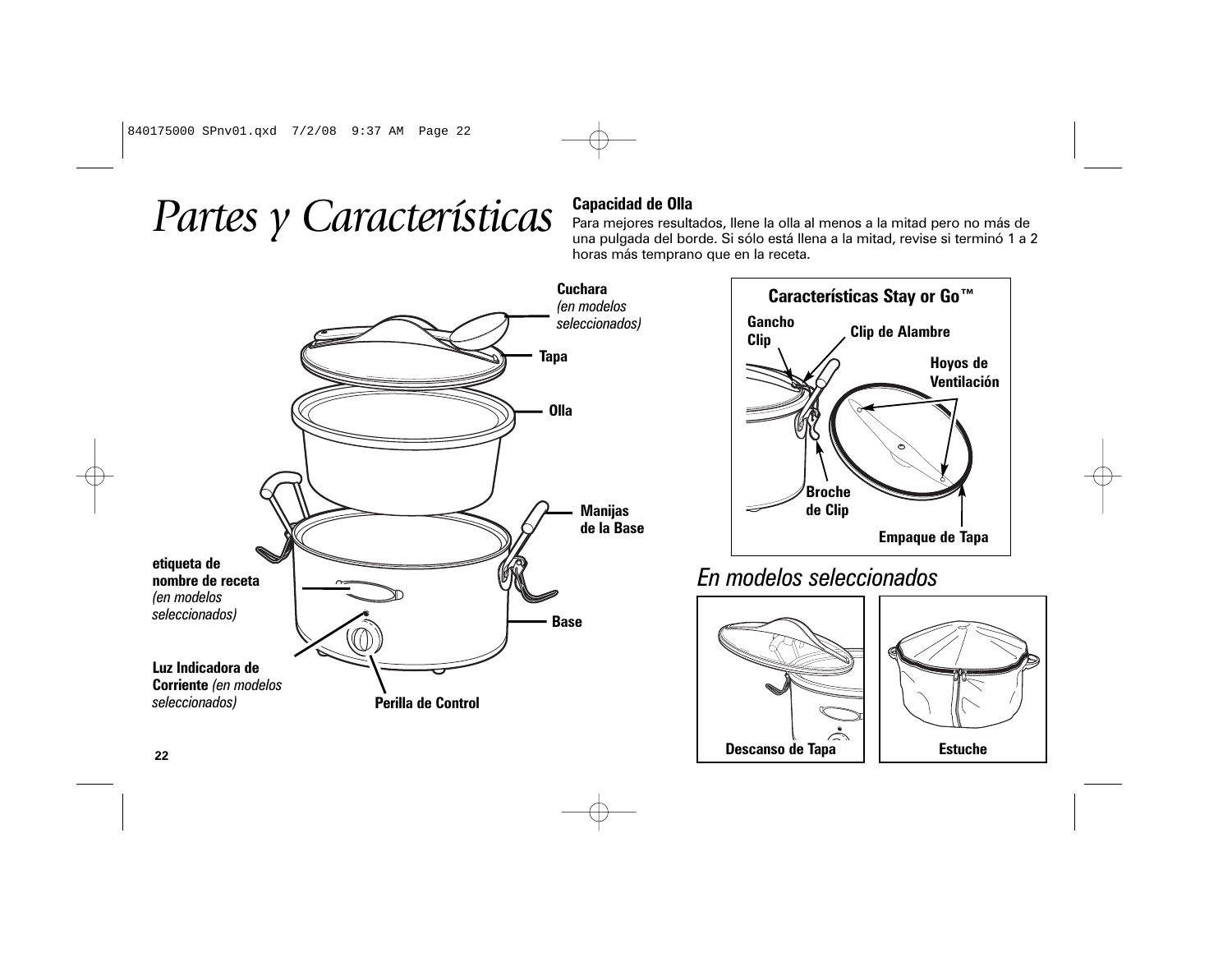840175000 SPnv01.qxd 7/2/08 1:30 PM Page 23

### Cómo Usar Su Olla de Coccion **de Advalla de Seguridad de Comida.** La comida de estar lo sufi- (para prevenir el crecimiento de bacterias antes de usar. Ajustes para

**Antes de usar por primera vez:** Lave la tapa y olla en agua caliente jabonosa. Enjuague y seque.





Mantener Caliente El ajuste de Mantener Caliente debe ser usado solamente después de que una receta ha sido cocinada completamente. No recaliente la comida en el ajuste Mantener Caliente. Si la comida ha sido cocinada y luego refrigerada, recaliente en Bajo o Alto, luego cambie a Mantener Caliente. Visite foodsafety.gov para más información.



El wattaje ha sido ajustado para compensar la pérdida de calor a través de los hoyos de ventilación.



Gire la perilla de control a Bajo o Alto. No cocine en Mantener Caliente.



Nunca bloquee los clips durante el cocimiento



Cuando termine, APÁGUELO.



Asegure los clips de alambre para transportarlo.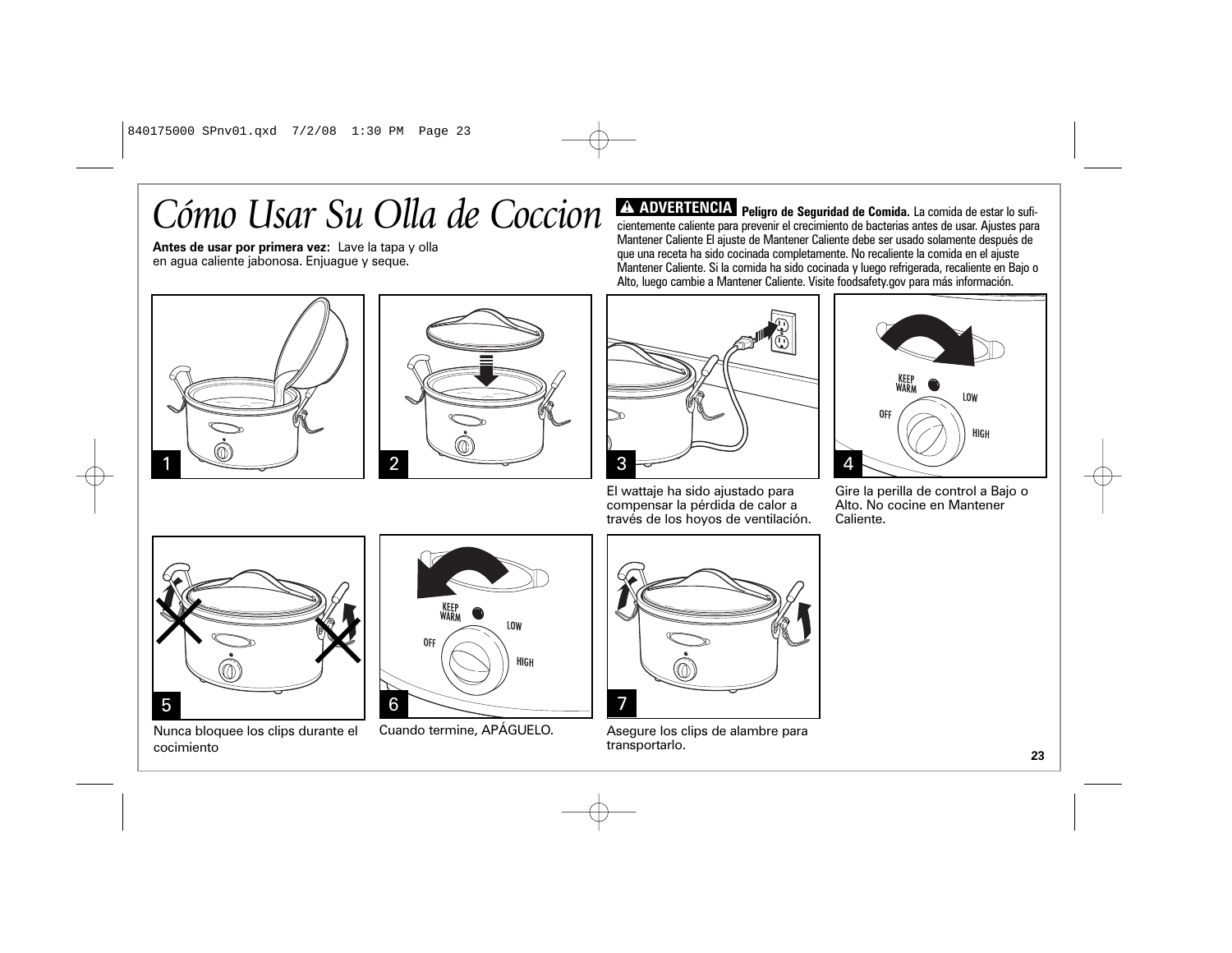Limpieza y Cuidado <sup>MADVERTENCIA</sup>





### **Peligro de Descarga Eléctrica.**

Desconecte la energía antes de limpiar. No sumerja el cable, enchufe o base en ningún líquido.



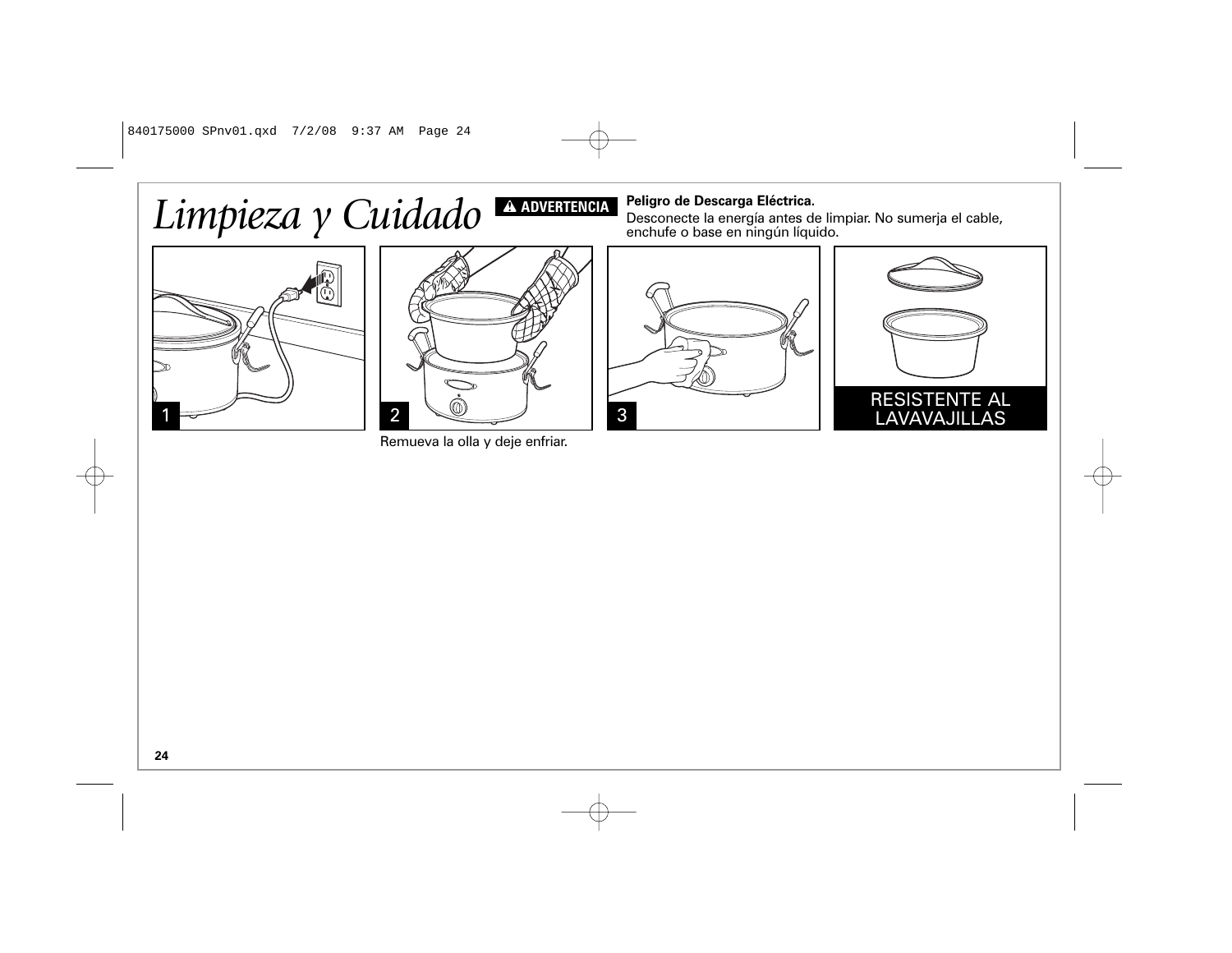## *Concejos para Cocinar Lento*

- La ollla debe estar por lo menos llenada a la mitad para mejores resultados. Si sólo está llena a la mitad, revise si terminó 1 a 2 horas más temprano que en la receta.
- No se requiere menear cuando se cocina lento y remover la tapa de vidro resulta en una gran pérdida de calor y puede necesitar que se extienda el tiempo de cocinado. Sin embargo, si se cocina en Alto, puede querer menear ocasionalmente.
- Si cocina sopas o guisados, deje un espacio de 2 pulgadas (5 cm) entre la parte superior de la olla y la comida de manera que la receta pueda hervir.
- Muchas recetas requieren cocerse todo el día. Si su programa matutino no le deja tiempo para preparar una receta, hágalo la noche anterior. Coloque todos los ingredientes en la olla, cubra con la tapa y refrigere durante la noche. En la mañana, coloque la olla en la base.
- No use carne congelada sin cocer en la olla de cocimiento lento. Descongele la carne o pollo antes de cocinarla lento.
- Algunos alimentos no se adaptan a un cocimento extendido en una olla de cocimiento lento. La pasta, mariscos, leche, crema o crema agria deben de agregarse 2 horas antes de servirse. La leche evaporada o sopas condensadas son perfectas para el cocimiento lento.
- Entre más contenido de grasa tenga la carne, menos líquido necesita. Si cocina carne con alto contenido de grasa, coloque rebanadas gruesas de cebolla debajo de la carne de manera que la carne no se asiente (y cocine) en la grasa.
- Las ollas de cocimiento lento permiten muy poca evaporación. Si hace su sopa, guisado o salsa favorita, reduzca el líquido indicado en la receta original. Si está muy espeso, se puede agregar líquido posteriormente.
- Si cocina una cacerola de tipo vegetal, necesita haber líquido en el recipiente para prevenir que se quemen los lados de la olla.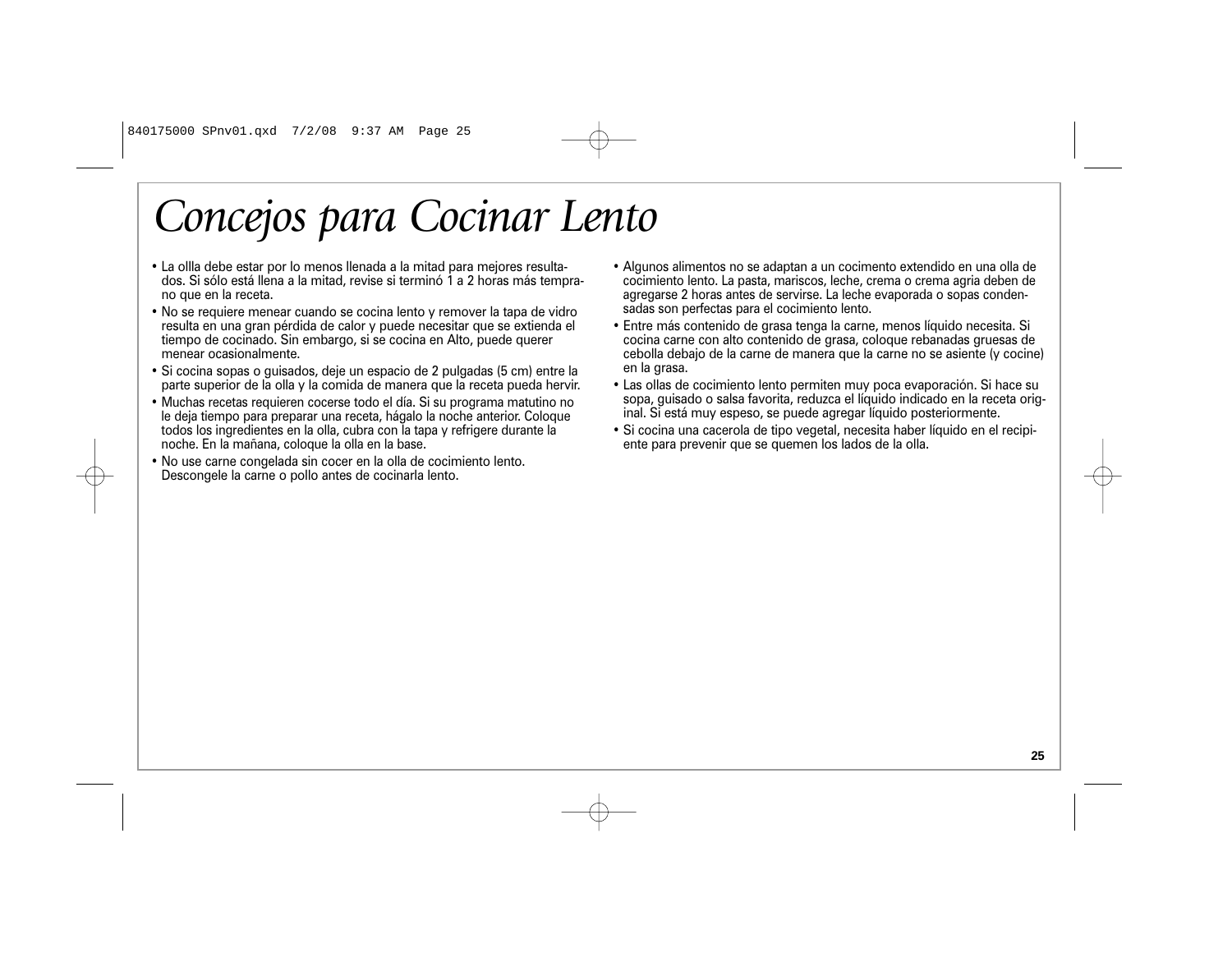## *Tabla para Cocinar*

*¡Visite hamiltonbeach.com.mx para más recetas deliciosas, concejos y para registrar su producto en-línea!*

Para mejores resultados, llene la olla al menos a la mitad pero no más de una pulgada del borde. Siempre siga las direcciones del empaque.

| <b>RECETA</b>          | <b>INGREDIENTES 3-5 CTS/L</b><br><b>TAMAÑO OLLA DE COCCIÓN</b>                                                                                                                                                                                                                                                             | <b>INGREDIENTES 6-7 CTS/L</b><br><b>TAMAÑO OLLA DE COCCIÓN</b>                                                                                                                                                                                                                                                                        | <b>INSTRUCCIONES</b>                                                                                                                                                                                                                                                                                                                                                                                                                                                                                  |
|------------------------|----------------------------------------------------------------------------------------------------------------------------------------------------------------------------------------------------------------------------------------------------------------------------------------------------------------------------|---------------------------------------------------------------------------------------------------------------------------------------------------------------------------------------------------------------------------------------------------------------------------------------------------------------------------------------|-------------------------------------------------------------------------------------------------------------------------------------------------------------------------------------------------------------------------------------------------------------------------------------------------------------------------------------------------------------------------------------------------------------------------------------------------------------------------------------------------------|
| Carne Asada<br>en Olla | 2 libras (907 g) de carne asada en olla<br>1 cucharadita (5 ml) de sal<br>1/2 cucharadita (2.5 ml) pimienta<br>1/4 (60 ml) de taza de caldo de carne<br>1/2 a 1 envuelto de mezcla de cebolla seca<br>1 cebolla, cortada en cuartos<br>2 papas, cortadas en cuartos<br>2 zanahorias, cortadas<br>en pedazos de 1" (2.5 cm) | 3-5 libras (1.3-2.2 kg) de carne asada en olla<br>1-1/2 cucharaditas (7.5 ml) de sal<br>1 cucharadita de pimienta (5 ml)<br>1/2 taza (125 ml) de caldo de carne<br>l envuelto de mezcla de cebolla seca<br>2 cebollas, cortadas en cuartos<br>3-4 papas, cortadas en cuartos<br>3-4 zanahorias, cortadas en pedazos<br>de 1" (2.5 cm) | 1. Sazone el asado con sal y pimienta.<br>2. Caliente en medio-alto hasta asar todos los lados.<br>3. Coloque los vegetales en la olla.<br>4. Coloque el asado sobre los vegetales<br>5. Rocíe con mezcla de sopa de cebolla.<br>6. Salpique caldo de carne sobre carne y vegetales.<br>7. Cubra y cocine en ALTO por 5 horas, Bajo por 10 horas o<br>hasta que la temperatura interna sea de por lo menos 160°F<br>(71°C) para media. Cocinar en el ajuste BAJO resultará en<br>una carne más suave. |
| Chili                  | 1 libra (450 g) de carne molida<br>envuelto de 1.5 onzas (40 g)<br>de sazonador de chili<br>1 lata de 14.5 onzas (411 g)<br>de tomate en cuadritos<br>1 lata de 16 onzas (453 g) de alubias rojas,<br>(drenados y secados)                                                                                                 | 2 libras (907 g) de carne molida<br>2 envueltos de 1.5 onzas (40 g)<br>de sazonador de chili<br>2 latas de 14.5 (411 g) de tomate<br>en cuadritos<br>2 latas de 16 onzas (453 g) de alubias rojas,<br>(drenadas y secadas)                                                                                                            | 1. Combine la carne, sazonador de chili, tomate en cuadritos y<br>alubias rojas en la olla.<br>2. Cubra y cocine en ALTO por 4 horas, BAJO por 8 horas o<br>hasta que la temperatura sea de por lo menos 160°F (71°C).                                                                                                                                                                                                                                                                                |
| Pollo Entero           | Pollo entero de 3 libras (1.3 kg)<br>2 dientes de ajos, pelados<br>$1/2$ limón<br>1 laurel<br>1 cucharadita (5 ml) de sal<br>1/2 cucharadita (2.5 ml) pimienta<br>1 cucharadita (5 ml) de pimentón                                                                                                                         | Pollo entero de 4-6 libras (1.8-2.7 kg)<br>(o dos pollos de 3 libras [1.3 kg]<br>3 dientes de ajo, pelados<br>$1/2$ limón<br>2 laureles<br>2 cucharaditas (10 ml) sal<br>cucharadita (5 ml) de pimienta<br>1-2 cucharaditas (5-10 ml) de pimentón                                                                                     | 1. Remueva los menudillos/cuello de la cavidad del pollo(s).<br>2. Coloque el ajo, limón y laurel el la cavidad de(los) pollo(s).<br>3. Sazone el(los) pollo(s) con sal y pimienta.<br>4. Coloque el(los) pollo(s) en la olla/batería de cocina y rocíe<br>con pimentón.<br>5. Cubra y cocine en ALTO por 4 horas, BAJO por 8 horas o<br>hasta que la temperatura interna sea de por lo menos<br>165°F (74°C).                                                                                        |
| 26                     | Visite www.foodsafety.gov para más información sobre temperaturas internas seguras para cocinar.                                                                                                                                                                                                                           |                                                                                                                                                                                                                                                                                                                                       |                                                                                                                                                                                                                                                                                                                                                                                                                                                                                                       |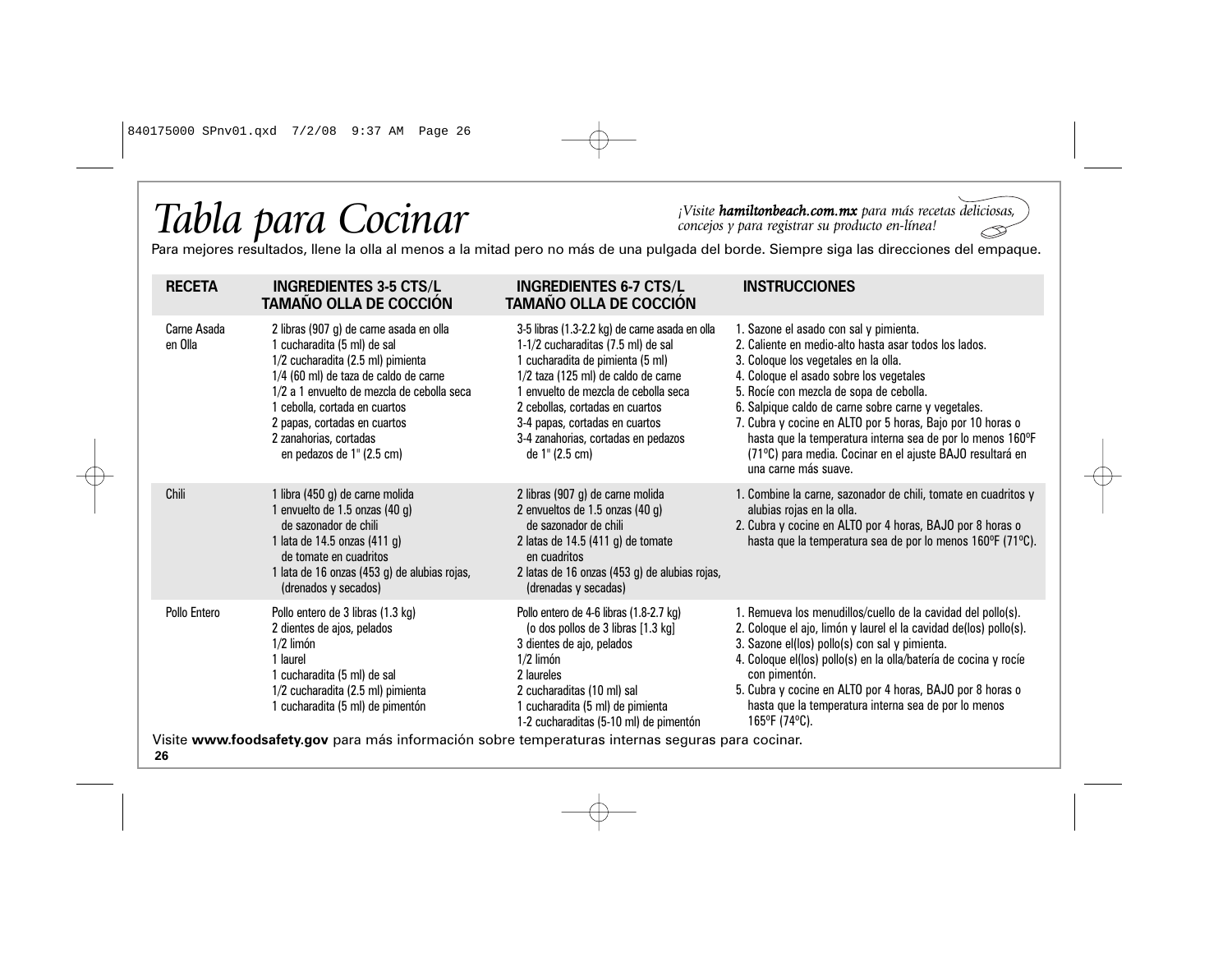## *Resolviendo Problemas*

| PROBLEMA POTENCIAL                                                                         | <b>PROBABLE CAUSA</b>                                                                                                                                                                                                                                                                                                                                                                                                                                                          |
|--------------------------------------------------------------------------------------------|--------------------------------------------------------------------------------------------------------------------------------------------------------------------------------------------------------------------------------------------------------------------------------------------------------------------------------------------------------------------------------------------------------------------------------------------------------------------------------|
| A la comida le falta cocer.                                                                | & ¿Se cocinó la comida en el ajuste de Mantener Caliente? No cocine en Mantener Caliente; siempre<br>cocine en los ajustes de calor Alto o Bajo.<br>· ¿Se interrupió la corriente?<br>* ¿Seleccionó el ajuste de calor Bajo, pero uso el tiempo de cocción basado en el ajuste de calor Alto?<br>· ¿Colocó la tapa correctamente en la olla?                                                                                                                                   |
| La comida no se coció<br>después de la cantidad de<br>tiempo recomendada por<br>mi receta. | · Esto se puede deber a las variaciones de voltaje (que es común en todos lados) o la altitud. Las ligeras<br>fluctuaciones en la corriente no tienen efectos notables en la mayoría de los aparatos. Sin embargo,<br>puede alterar los tiempos de cocción en una olla de cocimiento lento al extender los tiempos de<br>cocción. De un tiempo suficiente y seleccione el ajuste de calor adecuado. Aprenderá con la<br>experiencia si se requiere de un tiempo menor o mayor. |
| Mi comida se coció de<br>más. ¿Por qué?                                                    | • ¿Estaba al menos medio llena la olla? La olla de cocimiento lento ha sido diseñada para cocer<br>completamente el alimento con una olla llena. Si la olla está sólo llena a la mitad, revise que<br>esté lista 1a 2 horas antes del tiempo de la receta.<br>• ¿Seleccionó el número correcto de horas basado en la temperatura de cocción (Bajo o Alto)?<br>· Los alimentos continuarán incrementando la temperatura después que la temperatura deseada se ha<br>alcanzado.  |
| Se colapsó el empaque<br>de la tapa.                                                       | · Esto puede causarse por cambios repentinos de temperatura, como pasar agua fría sobre una tapa<br>caliente. Deje que la tapa se asiente a temperatura de habitación. Regresará a su forma original en<br>24 horas.<br>· Para ayudar a mantener la forma del empaque, no cocine con los broches ajustados y no almacene la<br>unidad vacía con los broches ajustados.                                                                                                         |
|                                                                                            | 27                                                                                                                                                                                                                                                                                                                                                                                                                                                                             |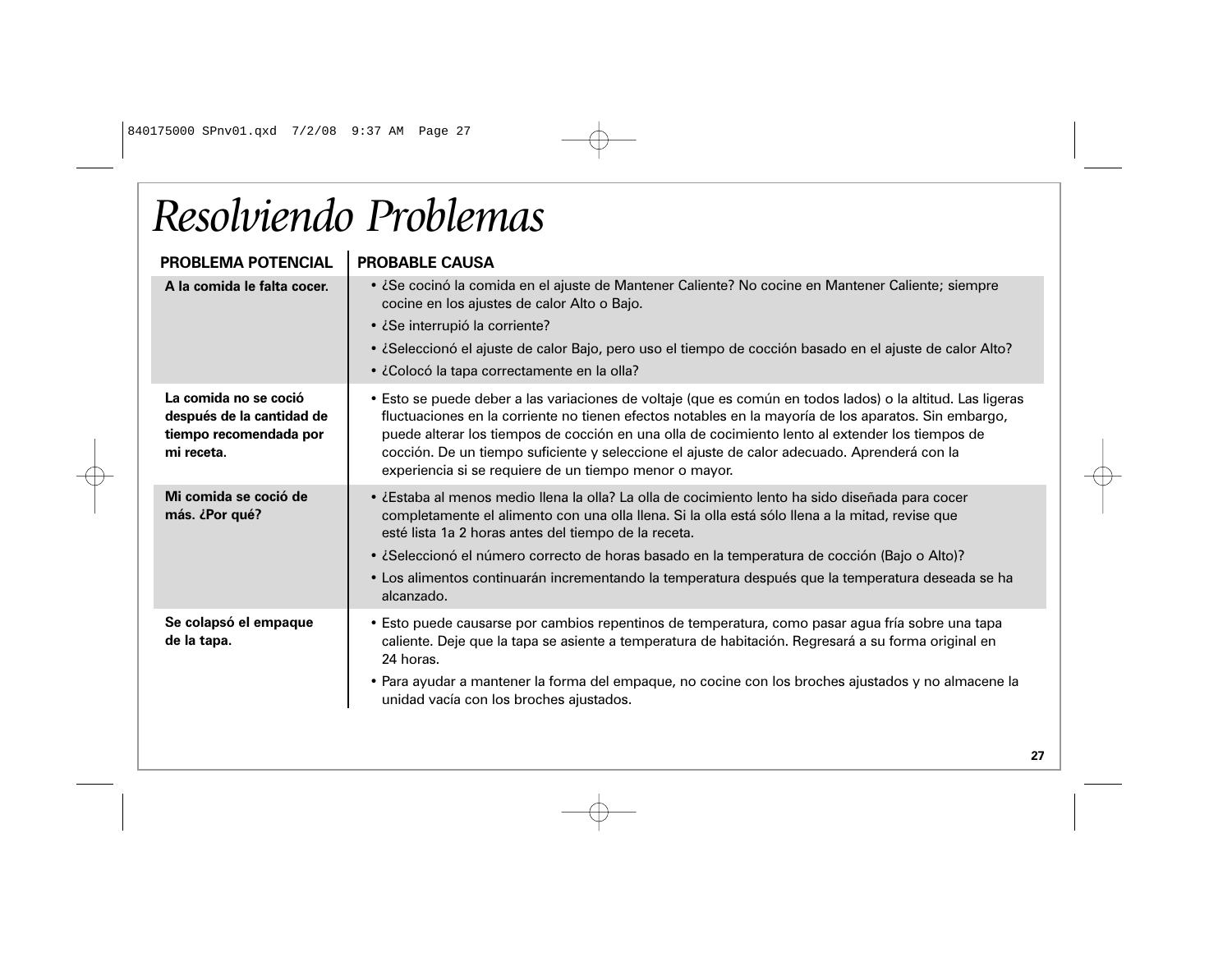## (Hamilton Beach.)

**Grupo HB PS, S.A. de C.V. Monte Elbruz No. 124 Int. 601 Col. Palmitas Polanco México, D.F. C.P. 11560 01-800-71-16-100**

|                                                                                                                                                                                                                                                                                                                                                                                                                                                                                                                                                                                                                                                                                                       |  | <b>POLIZA DE GARANTIA</b>                                                                                                                                                                                                                                                                                                                     |                                                                                                                                                                                                |
|-------------------------------------------------------------------------------------------------------------------------------------------------------------------------------------------------------------------------------------------------------------------------------------------------------------------------------------------------------------------------------------------------------------------------------------------------------------------------------------------------------------------------------------------------------------------------------------------------------------------------------------------------------------------------------------------------------|--|-----------------------------------------------------------------------------------------------------------------------------------------------------------------------------------------------------------------------------------------------------------------------------------------------------------------------------------------------|------------------------------------------------------------------------------------------------------------------------------------------------------------------------------------------------|
| MODELO:<br>PRODUCTO:<br>MARCA:                                                                                                                                                                                                                                                                                                                                                                                                                                                                                                                                                                                                                                                                        |  |                                                                                                                                                                                                                                                                                                                                               |                                                                                                                                                                                                |
| productos fuera de garantía. Para mayor información llame sin costo: Centro de Atención al consumidor: 01 800 71 16 100                                                                                                                                                                                                                                                                                                                                                                                                                                                                                                                                                                               |  | Grupo HB PS, S.A. de C.V. cuenta con una Red de Centros de Servicio Autorizada, por favor consulte en la lista anexa el nombre y dirección de los establecimientos en la<br>República Mexicana en donde usted podrá hacer efectiva la garantía, obtener partes, componentes, consumibles y accesorios; así como también obtener servicio para |                                                                                                                                                                                                |
|                                                                                                                                                                                                                                                                                                                                                                                                                                                                                                                                                                                                                                                                                                       |  | Grupo HB PS, S.A. de C.V. le otorga a partir de la fecha de compra:<br><b>GARANTÍA DE 1 AÑO.</b>                                                                                                                                                                                                                                              |                                                                                                                                                                                                |
| <b>COBERTURA</b>                                                                                                                                                                                                                                                                                                                                                                                                                                                                                                                                                                                                                                                                                      |  |                                                                                                                                                                                                                                                                                                                                               |                                                                                                                                                                                                |
| · Esta garantía ampara, todas las piezas y componentes del producto que resulten con defecto de fabricación incluyendo la mano de obra.<br>· Grupo HB PS, S.A. de C.V. se obliga a reemplazar, reparar o reponer, cualquier pieza o componente defectuoso; proporcionar la mano de obra necesaria para su diagnóstico y reparación,<br>todo lo anterior sin costo adicional para el consumidor.<br>• Esta garantía incluye los gastos de transportación del producto que deriven de su cumplimiento dentro de su red de servicio.<br><b>LIMITACIONES</b>                                                                                                                                              |  |                                                                                                                                                                                                                                                                                                                                               |                                                                                                                                                                                                |
| estado, etc.                                                                                                                                                                                                                                                                                                                                                                                                                                                                                                                                                                                                                                                                                          |  | · Esta garantía no ampara el reemplazo de piezas deterioradas por uso o por desgaste normal, como son: cuchillas, vasos, jarras, filtros, etc.                                                                                                                                                                                                | · Grupo HB PS, S.A. de C.V. no se hace responsable por los accidentes producidos a consecuencia de una instalación eléctrica defectuosa, ausencia de toma de tierra, clavija de enchufe en mal |
|                                                                                                                                                                                                                                                                                                                                                                                                                                                                                                                                                                                                                                                                                                       |  | <b>EXCEPCIONES</b>                                                                                                                                                                                                                                                                                                                            |                                                                                                                                                                                                |
| Esta garantía no será efectiva en los siguientes casos:<br>a) Cuando el producto se hubiese utlizado en condiciones distintas a las normales. (Uso industrial, semi-industrial o comercial.)<br>b) Cuando el producto no hubiese sido operado de acuerdo con el instructivo de uso.<br>c) Cuando el producto hubiese sido alterado o reparado por personas no autorizadas por Grupo HB PS, S.A. de C.V. el fabricante nacional, importador o comercializador responsable<br>respectivo.<br>El consumidor puede solicitar que se haga efectiva la garantía ante la propia casa comercial donde adquirió su producto, siempre y cuando Grupo HB PS, S.A. de C.V. no cuente con talleres de<br>servicio. |  |                                                                                                                                                                                                                                                                                                                                               |                                                                                                                                                                                                |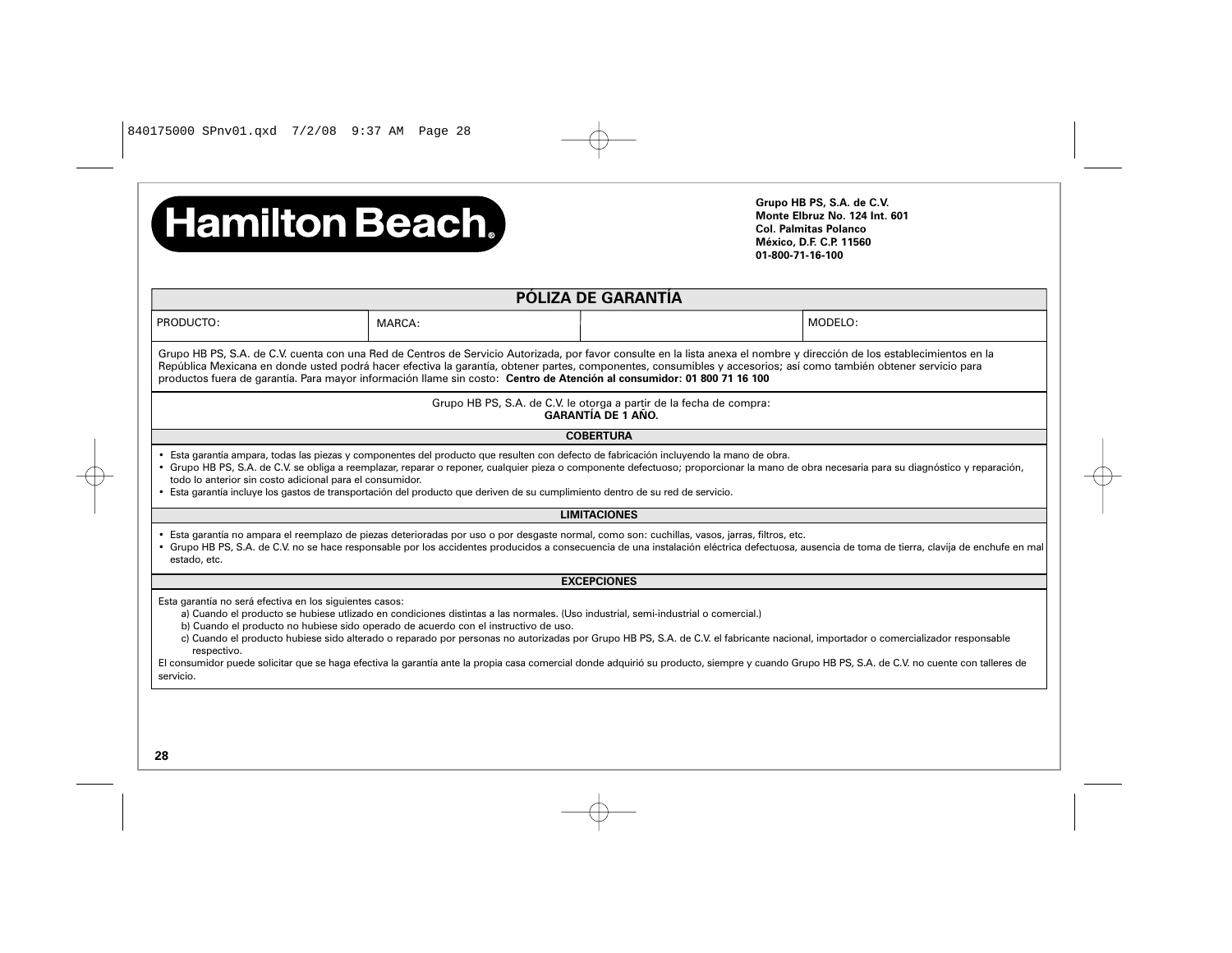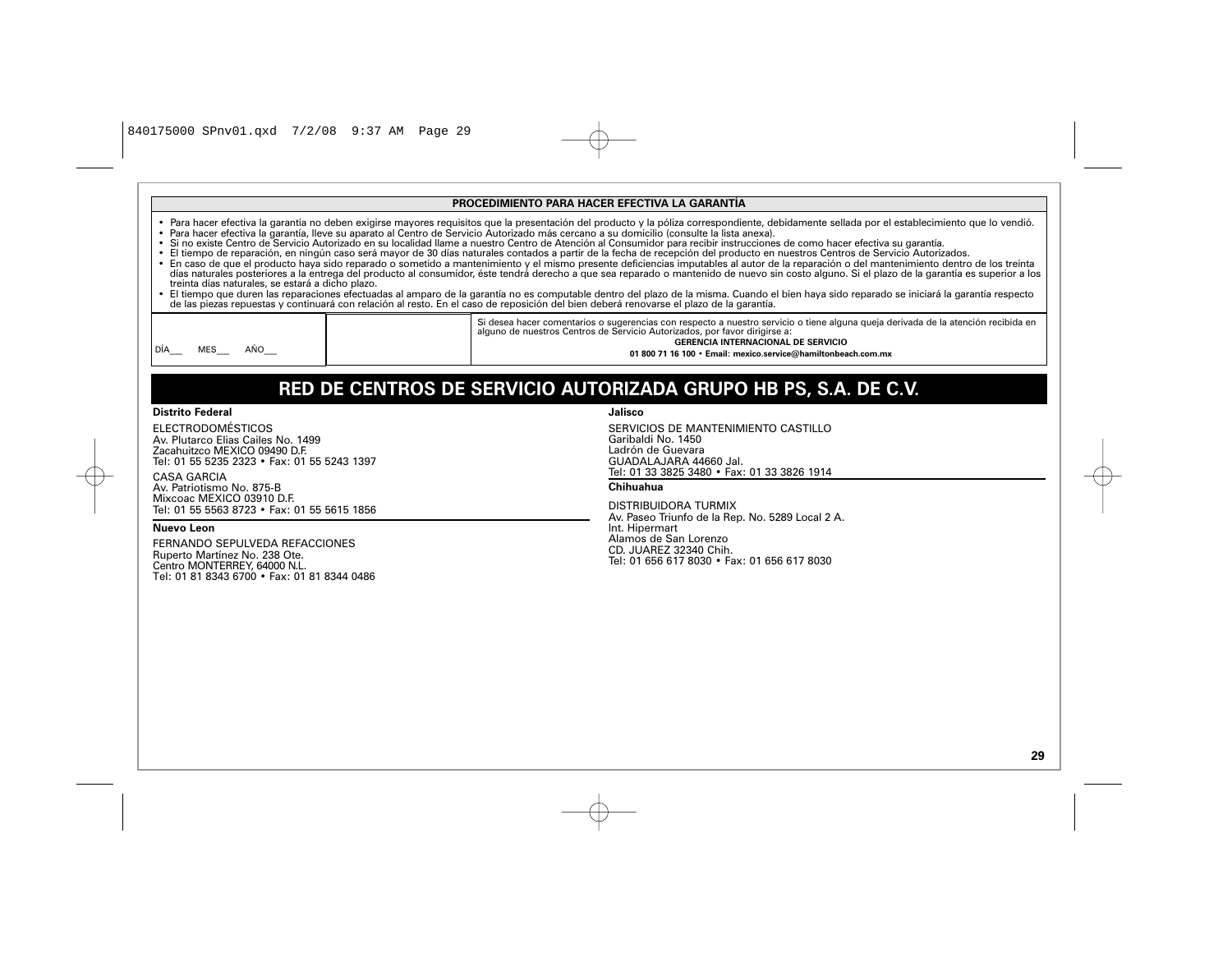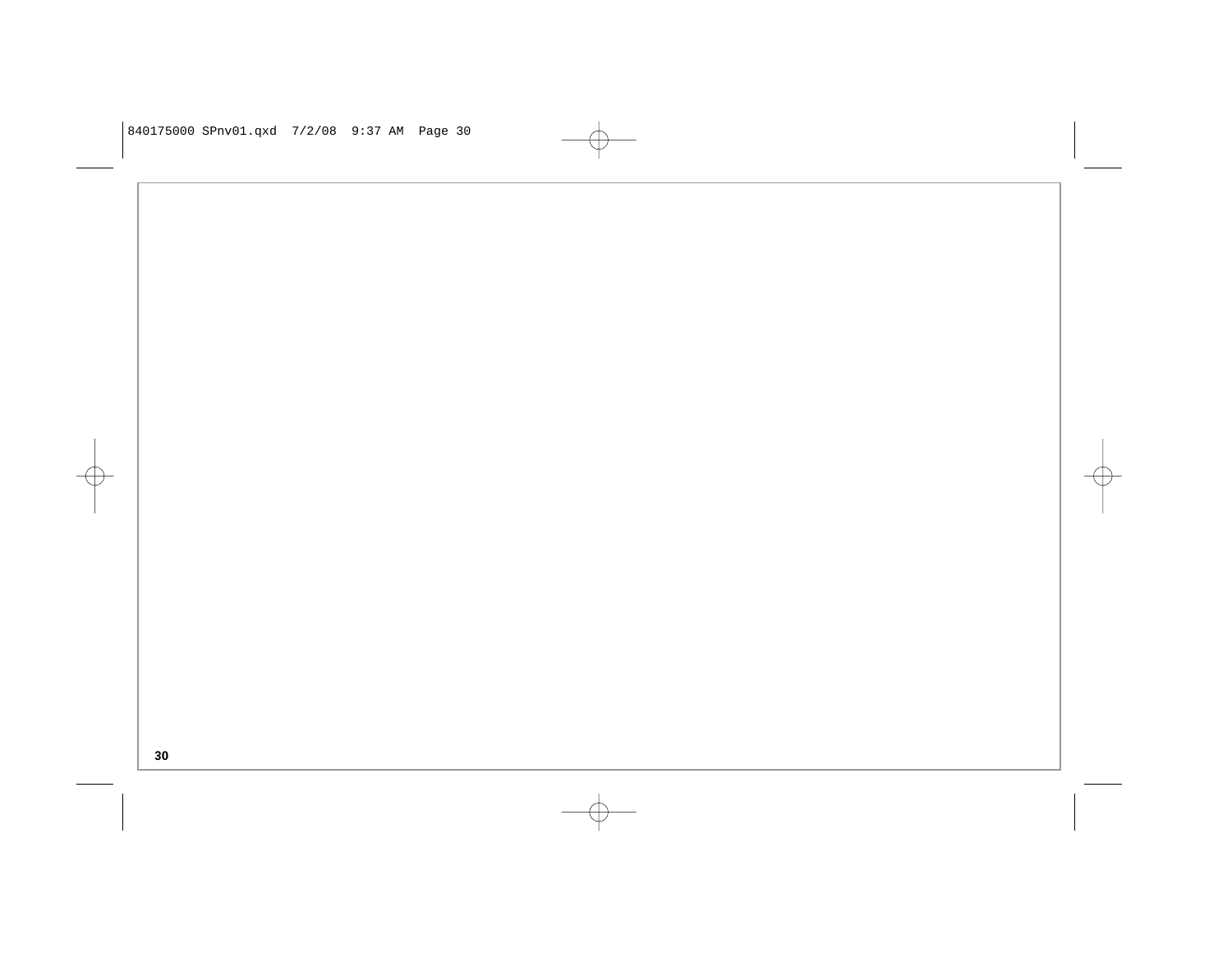